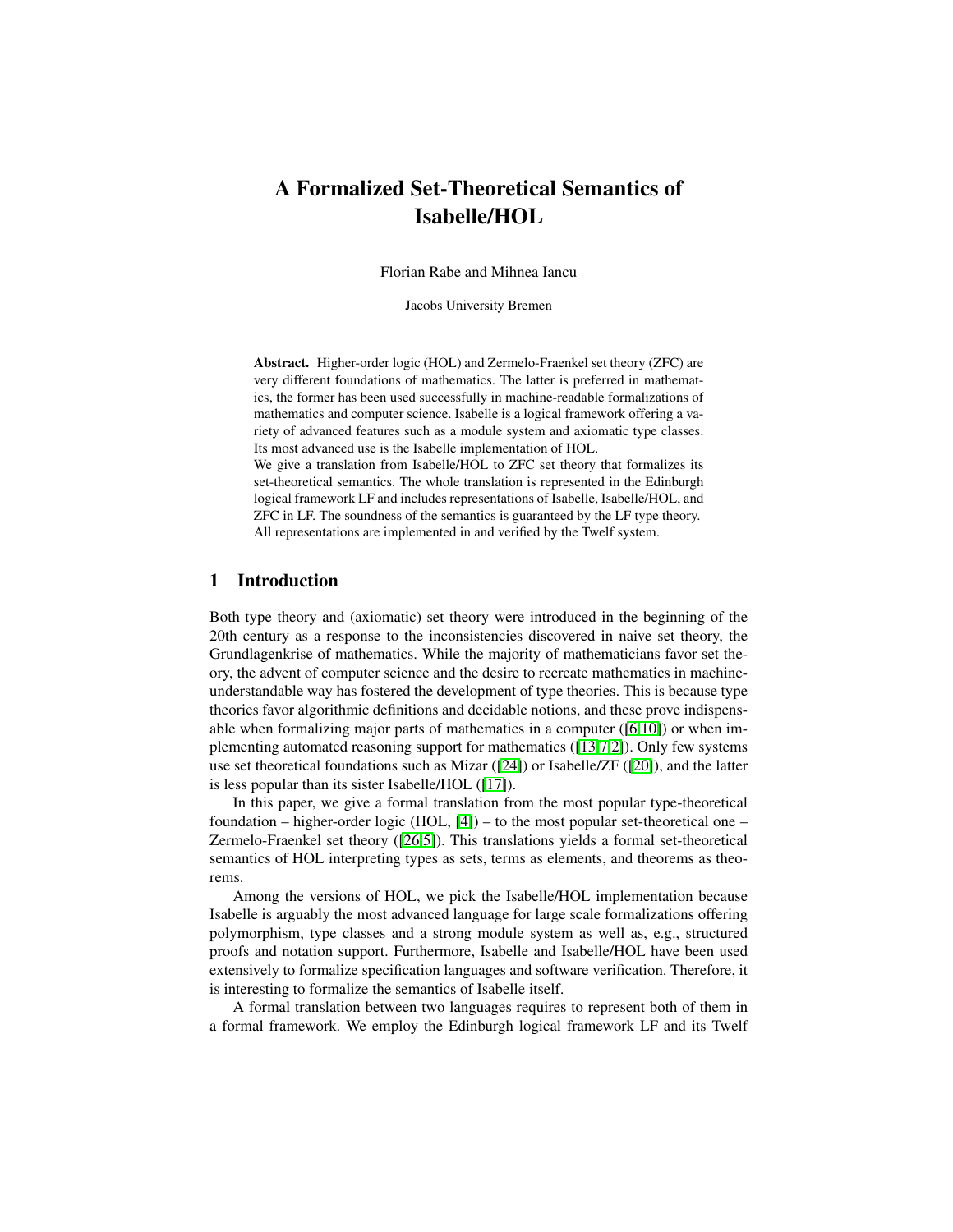implementation  $([11,21])$  $([11,21])$  $([11,21])$  $([11,21])$  for two reasons. Its dependent type theory permits us to formalize ZFC set theory in a way that is very close to a mathematician's intuition. And its module system ([\[22\]](#page-15-7)) is strong enough to represent Isabelle locales and type classes. Furthermore, the Twelf module system can verify the type-preservation and thus the soundness of the translation.

For a researcher on Isabelle and HOL, our main result is the representation of Isabelle/HOL and its set-theoretical semantics in LF. For a mathematician, this serves as a formal proof that the primitives of Isabelle/HOL can be seen as syntactic sugar to reason about ZFC set theory. And for a computer scientist familiar with type theory but not with the idiosyncrasies of Isabelle and HOL, it provides an entry point that is complementary to the existing documentation.

This paper is organized as follows. In Sect. [2,](#page-1-0) we will repeat the basics of Isabelle and LF to make the paper self-contained. In Sect. [3,](#page-5-0) we design a slight extension to the LF module system needed for the representation of Isabelle type classes. In Sect. [4,](#page-6-0) [5,](#page-10-0) and [6](#page-12-0) we describe the formalizations of Isabelle/HOL, ZFC, and the translation of the former into the latter in LF. The complete Twelf source files are available as [\[15\]](#page-15-8).

#### <span id="page-1-0"></span>2 Preliminaries

#### 2.1 Isabelle and HOL

*Isabelle* Isabelle is a logical framework and generic LCF-style interactive theorem prover based on polymorphic higher-order logic ([\[18,](#page-15-9)[19\]](#page-15-10)). It is a grown and widely used system, which has led to a rich ontology of Isabelle declarations. We will only consider the core and module system declarations in this paper. And even among those, we will restrict attention to a proper subset of Isabelle's power. For the purposes of this paper, we make some minor adjustments for simplicity and consider Isabelle's language to be generated by the grammar in Fig. [1.](#page-2-0) Here | and <sup>∗</sup> denote alternative and repetition, and we use special fonts for *nonterminals* and keywords.

A *theory* is a named group of declarations. Theories may use imports to import other theories, which yields a simple module system. Within theories, *locale* declarations provide a second module system. The core declarations occurring in theories (*thysymbol*) and locales (*locsymbol*) are quite similar. *consts* and *fixes* declare typed constants  $c :: \tau$ . *defs* and *defines* declare definitions for a constant f taking n arguments as  $f\_{def}$ :  $f x_1 ... x_n \equiv t$  where  $t$  is a term in the variables  $x_i$ . *axioms* and *assumes* declare named axioms a asserting a proposition  $\varphi$  as  $a : \varphi$ . *lemma* declares a named lemma l asserting  $\varphi$  with proof P as  $l : \varphi$  P. Furthermore, in theories, *typedecl* declares *n*-ary type operators t as  $(\alpha_1, \ldots, \alpha_n)$  t, and similarly types declares an abbreviation t for a type  $\tau$  in the variables  $\alpha_i$  as  $(\alpha_1, \ldots, \alpha_n)$   $t = \tau$ .

The constant declarations within a locale serve as parameters that can be instantiated. The intuition is that a locale *instance* loc where  $\sigma$  takes the locale with name loc and translates it into a new context (which can be a theory or another locale). Here  $\sigma$  is a list of parameter instantiations (*namedinst*) of the form  $c = t$  instantiating the parameter  $c$  of loc with the term  $t$  in that new context.

Locale instances are used in two places. Firstly, locale declarations may contain a list of instances used to inherit from other locales. In a locale declaration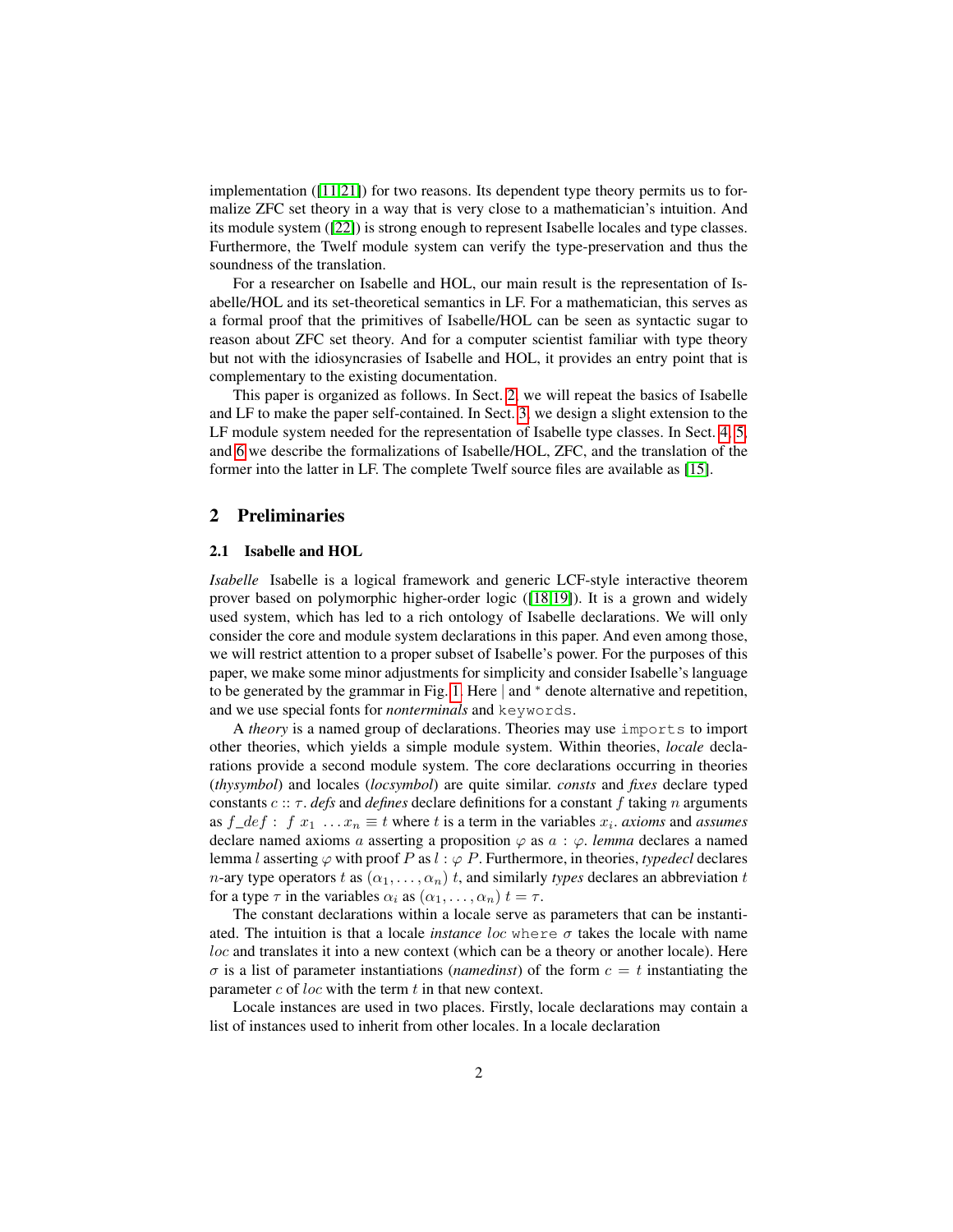| theory     | := theory name imports name* begin thycont end                                                                                                                   |
|------------|------------------------------------------------------------------------------------------------------------------------------------------------------------------|
| thycont    | $ ::= (localhost \mid sublocale \mid interpretation)$                                                                                                            |
|            | $class$   instantiation   thysymbol)*                                                                                                                            |
| locale     | ::= locale name = $(name : instance)^*$ for locsymbol <sup>*</sup> + locsymbol <sup>*</sup>                                                                      |
|            | sublocale $\cdots$ = sublocale name $\lt$ instance proof*                                                                                                        |
|            | $interpretation ::=$ interpretation <i>instance</i> $proof*$                                                                                                     |
| instance   | $ ::= name$ where namedinst <sup>*</sup>                                                                                                                         |
| class      | $\therefore$ = class name = name <sup>*</sup> + locsymbol <sup>*</sup>                                                                                           |
|            | <i>instantiation</i> ::= instantiation <i>type</i> :: ( <i>name</i> <sup>*</sup> ) <i>name</i> begin <i>locsymbol</i> <sup>*</sup> <i>proof</i> <sup>*</sup> end |
| thysymbol  | := consts con ldefs deflaxioms axllemmalem                                                                                                                       |
|            | I typedecl typedecll types types                                                                                                                                 |
| locysymbol | := fixes con   defines deflassumes ax   lemma lem                                                                                                                |
| con        | $ ::= name :: type$                                                                                                                                              |
| def        | $\therefore$ = name : name var <sup>*</sup> $\equiv$ term                                                                                                        |
| ax         | $ ::= name : prop$                                                                                                                                               |
| lem        | $ ::= name : prop \, proof$                                                                                                                                      |
|            | $typedecl ::= (var*) name$                                                                                                                                       |
| types      | $ ::= (var^*)$ name = type                                                                                                                                       |
|            | <i>namedinst</i> ::= name = term                                                                                                                                 |
| type       | ::= var :: name   name   (type, , type) name   type $\Rightarrow$ type   prop                                                                                    |
| term       | ::= var   name   name term <sup>*</sup>   $\lambda (var :: type)^*$ .term                                                                                        |
| prop       | ::= prop $\Rightarrow$ prop $\vert \bigwedge (var :: type)^*$ .prop $\vert$ term $\equiv$ term                                                                   |
| proof      | $\mathrel{\mathop:}=$ a proof term                                                                                                                               |
| name, var  | $ ::=$ identifier                                                                                                                                                |

<span id="page-2-0"></span>Fig. 1. Simplified Isabelle Grammar

locale  $loc = ins_1 : loc_1$  where  $\sigma_1 ... ins_n : loc_n$  where  $\sigma_n$  for  $\Sigma + \Sigma'$ 

the new locale loc inherits via n names instances: Instance  $ins<sub>i</sub>$  inherits from the locale loc<sub>i</sub> via the list of parameter instantiations  $\sigma_i$ . The declarations in  $\Sigma$  logically precede the instances, i.e., are available for the parameter instantiations. Thus, the list of declarations of loc consists of the declarations of  $\Sigma$ , a copy of the declarations of each loc<sub>i</sub> translated by  $\sigma_i$ , and finally the declarations of  $\Sigma'$ . The  $\sigma_i$  do not have to instantiate all parameters of  $loc<sub>i</sub>$  – parameters that are not instantiated become parameters of loc. Thus, the parameters of loc consist of the not-instantiated parameters of the  $loc<sub>i</sub>$  and the constants declared in  $\Sigma$  and  $\Sigma'$ . The names ins<sub>i</sub> serve as qualifiers to resolve name clashes if two declarations of the same name are inherited from different locales.

Secondly, a sublocale declaration sublocale  $loc' < loc$  where  $\sigma \pi$  postulates a translation from loc to loc', which maps the parameters of loc according to  $\sigma$ . The axioms and definitions of loc induce proof obligations over  $loc'$  that must be discharged by giving a list  $\pi$  of proofs. If all proof obligations are discharged, all theorems about  $loc$  can be translated to yield theorems about  $loc$ , and Isabelle does that automatically. A locale interpretation is very similar to a sublocale. The difference is that all loc expressions are translated into the current theory rather than into a second locale.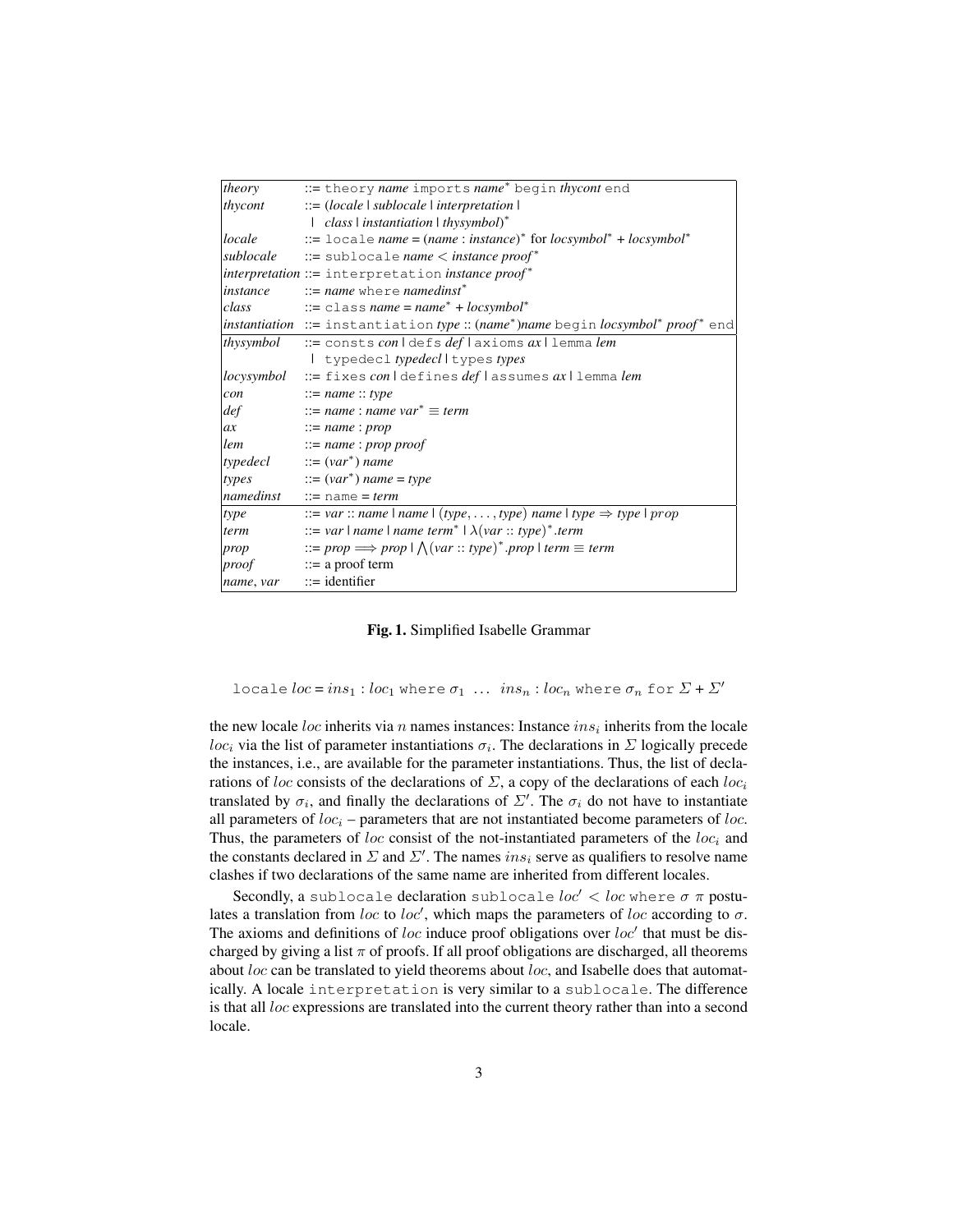The concepts of locales and type classes have recently been aligned ([\[9\]](#page-14-6)) and in particular type classes are also locales. But the syntax still reflects their different use cases. A type class is a locale inheriting only from other type classes and only without parameter instantiations. Thus, the locale syntax can be simplified to class  $C =$  $C_1 \ldots C_n + \Sigma$  where C inherits from the  $C_i$ . All declarations in  $\Sigma$  may refer to at most one type variable, which can be assumed to be of the form  $\alpha :: C$ . Thus,  $\Sigma$  provides polymorphic operations  $c_1, \ldots, c_n$  on the parametric type  $\alpha$  and axioms about them. An instance of a type class is a tuple  $(\tau, c_1 \_def, \ldots, c_2 \_def)$  where  $\tau$  is a type and  $c_i$  definition for  $c_i$  at the type  $\tau$ . Because every  $c_i$  can only have one definition per type, the definitions can be dropped from the notation; then the type class can be seen as a unary predicate on types  $\tau$ .

Type class instantiations are of the form instantiation  $t :: (C_1, \ldots, C_n)C$ begin  $\Sigma \pi$  end where t is an n-ary type operator.  $\Sigma$  contains the definitions for the operations of C at the type  $(\tau_1, \ldots, \tau_n)t$  in terms of the operations of the instances  $\tau_i$ ::  $C_i$ . This creates proof obligations for the axioms of C, and we assume that all the needed proofs are provided as a list  $\pi$ . The semantics is that if  $\tau_i :: C_i$  are type class instances, then also  $(\tau_1, \ldots, \tau_n)t$  :: C. Note that this includes base types for  $n = 0$ .

Finally the inner syntax for *term*s, *type*s, *prop*ositions, and *proof* terms – also called the Pure language – is given by an intuitionistic higher-order logic with shallow polymorphism. Types are formed from type variables  $\alpha$  :: C for type classes C, base types, type operator applications, function types, and the base type *prop* of propositions. Type class instances of the form  $\tau :: C$  are formed from type variables  $\alpha :: C$  and type operator applications  $(\tau_1, \ldots, \tau_n)t$  for a corresponding instantiation  $t : (C_1, \ldots, C_n)C$ and type class instances  $\tau_i :: C_i$ . We will assume every type to be a type class instance by using the special type class  $Type$  of all types.

Terms are formed from variables, typed constants, application, and lambda abstraction. Constants may be polymorphic in the sense that their types may contain free type variables. When a polymorphic constant is used, Isabelle automatically infers the type class instances for which the constant is used. Propositions are formed from implication, universal quantification over any type, and equality on any type. Finally, we omit the Isar proof language and simply use proof terms from Pure's natural deduction calculus.

*Isabelle/HOL* HOL ([\[17\]](#page-15-3)) is the most often used and farthest developed theory of Isabelle. It formalizes classical higher-order logic with shallow polymorphism, nonempty types, and choice operator ([\[4](#page-14-4)[,8\]](#page-14-7)).

Isabelle/HOL uses the same types and function space as Isabelle. However, it introduces a type bool for HOL-propositions (i.e., booleans since HOL is classical) that is different from the type *prop* of Isabelle-propositions. The coercion  $Tru$ eprop :  $bool \Rightarrow prop$  is used as the Isabelle truth judgment on HOL propositions. HOL declares primitive constants for implication, equality on all types, definite description operator the  $x : \tau.P$  for types  $\tau$  and predicates  $P : \tau \Rightarrow bool$ , and (in the theory Hibert\_Choice) the indefinite description operator eps of the same type.

Furthermore, HOL declares a polymorphic constant undefined of any type and (in the theory Nat) an infinite base type ind. We omit these in the following, but they are part of our encoding in [\[15\]](#page-15-8). Based on these primitives and their axioms, simply-typed set theory is developed by purely definitional means.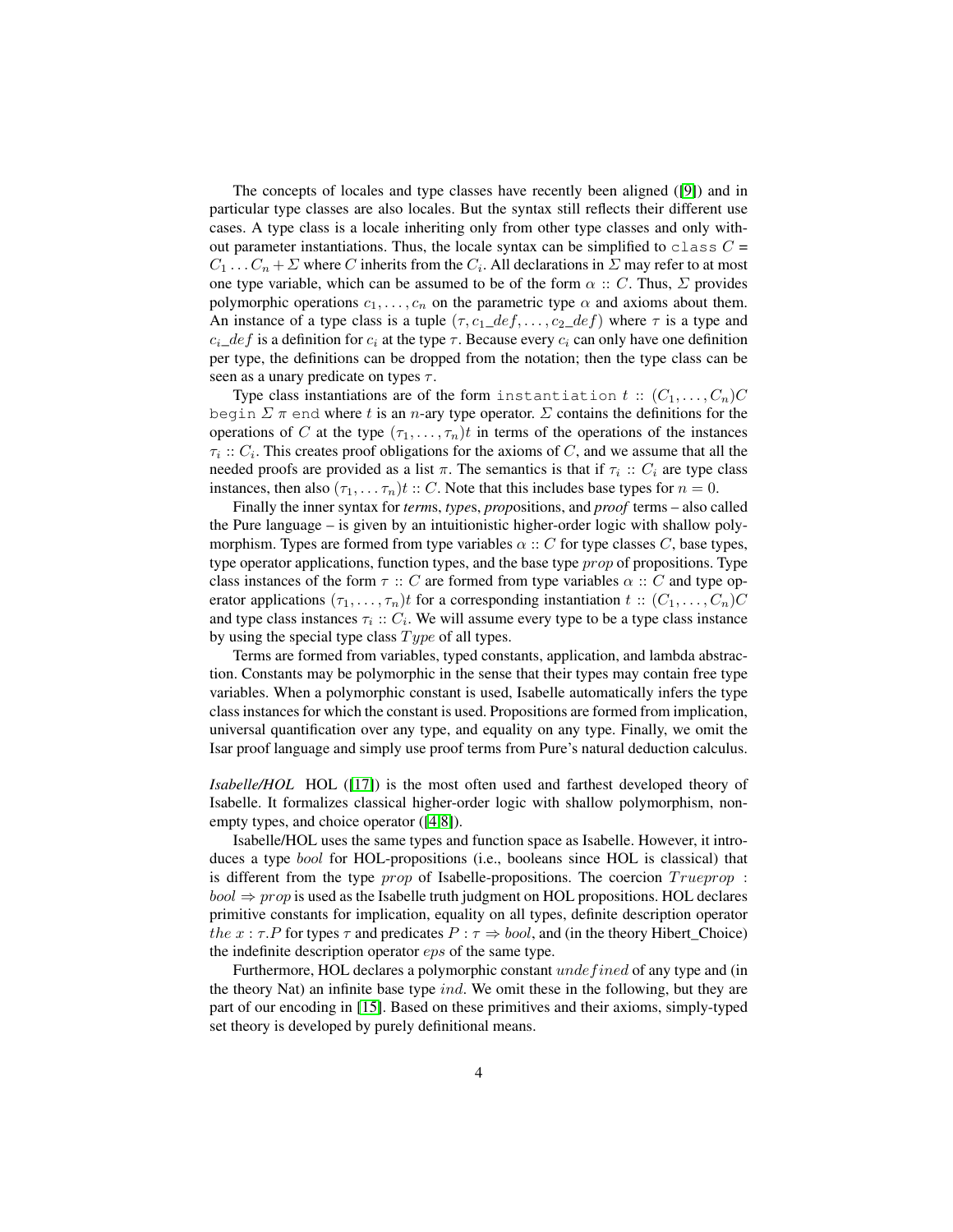Isabelle/HOL is not only an Isabelle theory. The Isabelle system also provides special support for the HOL theory. Among those, we will only consider the most important one, namely Gordon/HOL-style type definitions using representing sets. A set A on the type  $\tau$  is given by its characteristic function, i.e.,  $A : \tau \Rightarrow \text{bool}$ . An Isabelle/HOL type definition is of the form  $\text{typedef}(\alpha_1, \dots, \alpha_n)$   $t = A P$  where P and A contain the variables  $\alpha_1, \ldots, \alpha_n$  and P proves that A is non-empty. If such a definition is in effect, t is an additional type that is axiomatized to be equal to the set  $A$ .

#### 2.2 LF

 $LF (111)$  is a logical framework based on dependent type theory and the judgmentsas-types methodology. It is related to Martin-Löf type theory ([\[16\]](#page-15-11)) and the corner of the  $\lambda$ -cube ([\[1\]](#page-14-8)) that extends simple type theory with dependent function types. We will work with the Twelf implementation of LF ([\[21\]](#page-15-6)).

The non-modular declarations in an LF signature are *kinded type family* symbols  $a: K$  and *typed constants*  $c: A$ . Both may carry definitions, e.g.,  $c: A = t$  introduces  $c$  as an abbreviations for  $t$ . The objects of Twelf are kinds  $K$ , kinded type families A : K, and typed terms t : A. type is the kind of types, and  $A \rightarrow$  type is the kind of type families indexed by terms of type A. We use Twelf notation for binding and application: The type  $\Pi_{x:A}B(x)$  of dependent functions taking  $x:A$  to an element of  $B(x)$  is written  $\{x : A\}$  B x, and the function term  $\lambda_{x:A}t(x)$  taking  $x : A$  to  $t(x)$  is written  $[x : A]t x$ . We write  $A \rightarrow B$  instead of  $\{x : A\}$  B if x does not occur in B, and we will also omit the types of bound variables if they can be inferred.

The Twelf module system ([\[22\]](#page-15-7)) is based on the notions of signatures and signature morphisms ([\[12\]](#page-15-12)). Given two signatures sig  $S = {\{\Sigma\}}$  and sig  $T = {\{\Sigma'\}}$ , a signature morphism from S to T is a type-preserving map  $\mu$  of  $\Sigma$ -symbols to  $\Sigma'$ expressions. Thus,  $\mu$  maps every constant  $c : A$  of  $\Sigma$  to a term  $\mu(c) : \overline{\mu}(A)$  and every type family symbol  $a : K$  to a type family  $\mu(a) : \mu(K)$ . Here,  $\mu(-)$  doubles as the homomorphic extension of  $\mu$  to closed  $\Sigma$ -expressions. Signature morphisms preserve typing and kinding, i.e., if  $\vdash_{\Sigma} E : F$ , then  $\vdash_{\Sigma'} \mu(E) : \mu(F)$ .

The modular declarations are signatures and explicit morphisms called views. Signatures may be nested and may import other signatures via inclusions and structures. We will work with the following slightly simplified grammar:

Signatures  $\Sigma ::= \cdot | \Sigma, \text{sig } T = {\Sigma} | \Sigma, \text{view } v : S \rightarrow T = {\sigma}$ |  $\Sigma$ , include  $S \mid \Sigma$ , struct  $s : S = \{\sigma\}$  $|\quad \Sigma, c : A[= t] | \Sigma, a : K[= A]$ Instantiations  $\sigma ::= \cdot | \sigma, c := t | \sigma, a := A | \sigma$ , struct  $s := \mu$ Kinds  $K ::= \text{type} | A \rightarrow K$ Type families  $A ::= S.a^{\mu} | A t | \{x : A\} A$ Terms  $t$  ::=  $S.c^{\mu} | x | [x : A] t | t t$ Morphisms  $\mu ::= (v | T.s | \{\sigma : S \rightarrow T\})^*$ 

We pick a syntactically awkward but conceptually elegant syntax for constants and type family symbols: The constant  $S.c^{\mu}$  is available in signature T and has type  $\mu(A)$  iff  $c : A$  is a constant declared in signature S and  $\mu$  is a signature morphism from S to T.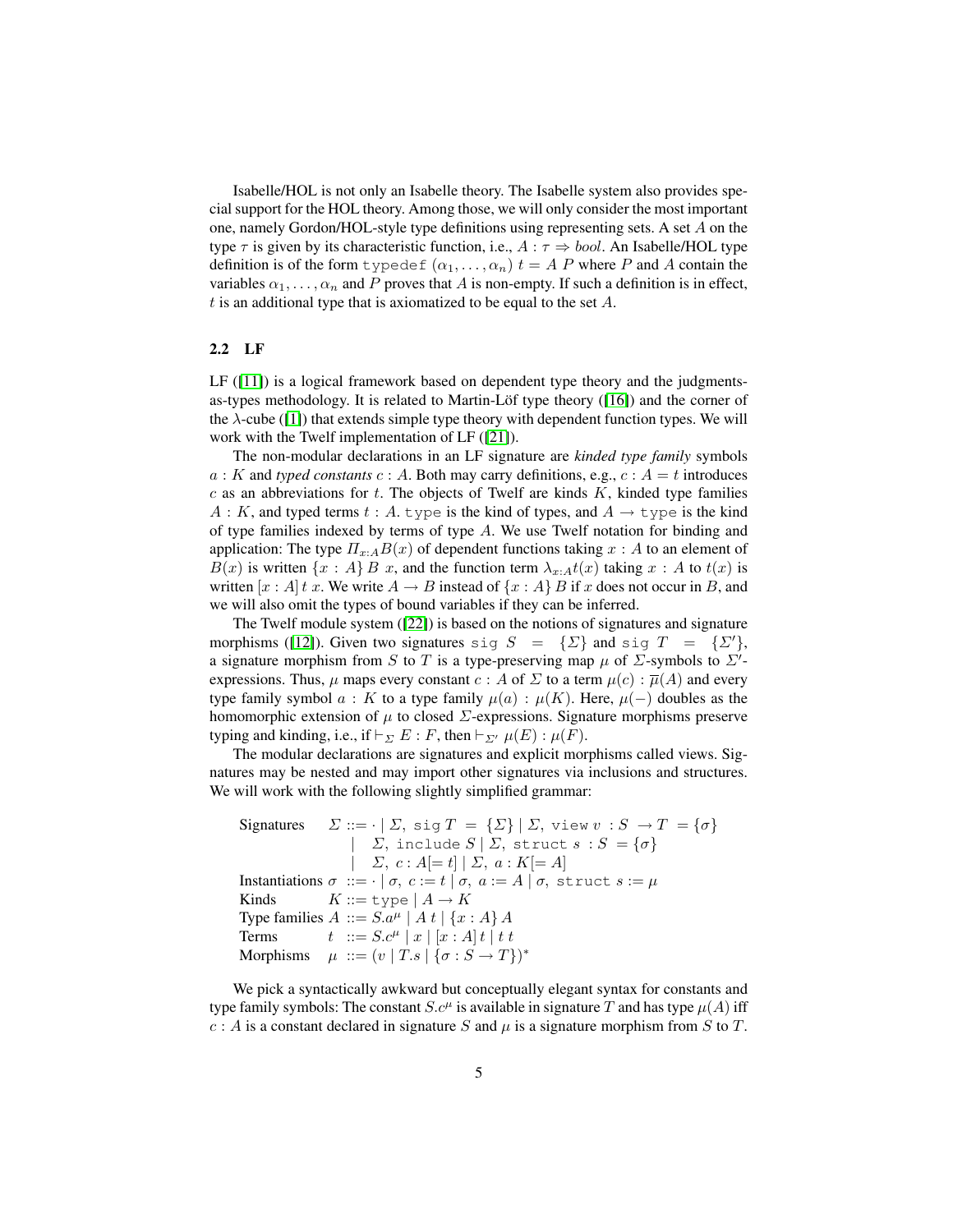This reduces the difficult question which constants are in scope to defining well-formed morphisms.

Signature morphisms  $\mu$  are compositions of atomic morphisms:  $\mu$   $\mu'$  is a morphism from R to T if  $\mu$  and  $\mu'$  are morphisms from R to S and S to T, respectively. The atomic morphisms are given below.

 $\{\sigma : S \to T\}$  is an explicitly given *signature morphism*. If declared on toplevel, it is called a view. Because judgments are represented as types and proofs as terms, signature morphisms must map axioms and inference rules to proofs and derived rules. Thus, views have the flavor of a theorem expressing the judgment-preserving representation of one signature in another.

An *inclusion* include S in T literally includes S into T. The empty list is a signature morphism from S to T iff the pair  $(S, T)$  is in the transitive-reflexive closure of the include relation. This makes local and included constants available, which we abbreviate as *S.c* or simply *c*. Similarly, within a subsignature, the empty list is a morphism from its supersignature.

A *structure* struct  $s : S = \{ \sigma \}$  declared in T enforces a signature morphism T.s from S into T by copying all declarations of S into T. It has the same effect as declaring a constant  $s.c$ :  $T.s(A)$  in T for every constant  $c : A$  of S. In addition, σ may instantiate some symbols of S with expressions over T: If σ contains  $c := t$ , the constant s.c is defined as t. Technically, s.c is just an abbreviation for the constant  $S.c^{T.s}$ . The same holds for type family symbols a.

Because structures are named, a signature may have multiple structures of the same signature, which are all distinct. For example, if  $S$  already contains a structure  $r$  instantiating a third signature R, then struct  $r' : R$  in T leads to the two morphisms  $r'$  and S.r T.s, which we abbreviate as s.r, from R to T and thus two copies of the constants of R. Structures may also instantiate whole structures at once: If T declares instead struct  $r' : R = \{ \text{struct } r := Tr' \}$ , then the two instances s.r and r' are shared.

In order to represent Isabelle type classes, we will add one feature to Twelf: morphism variables. We describe them below, but their productions are already given in gray.

# <span id="page-5-0"></span>3 Morphism Variables in LF

We add a feature to the LF module system that permits to abstract over morphism variables: For signatures  $S$ , we permit variables  $X : S$  and use  $X$  as a morphism from S into the current signature. Thus, if  $c : A$  is a constant declared in S, the constant  $S.c<sup>X</sup>$  with type  $X(A)$  becomes well-formed in context  $X : S$ . Thus, we add the following productions to the grammar (where we omit the binding of morphism variables occurring in kinds for simplicity):

> Type families  $A ::= \{X : S\}$  A Terms  $t := [X : S]t | t \mu$ Morphisms  $\mu ::= X$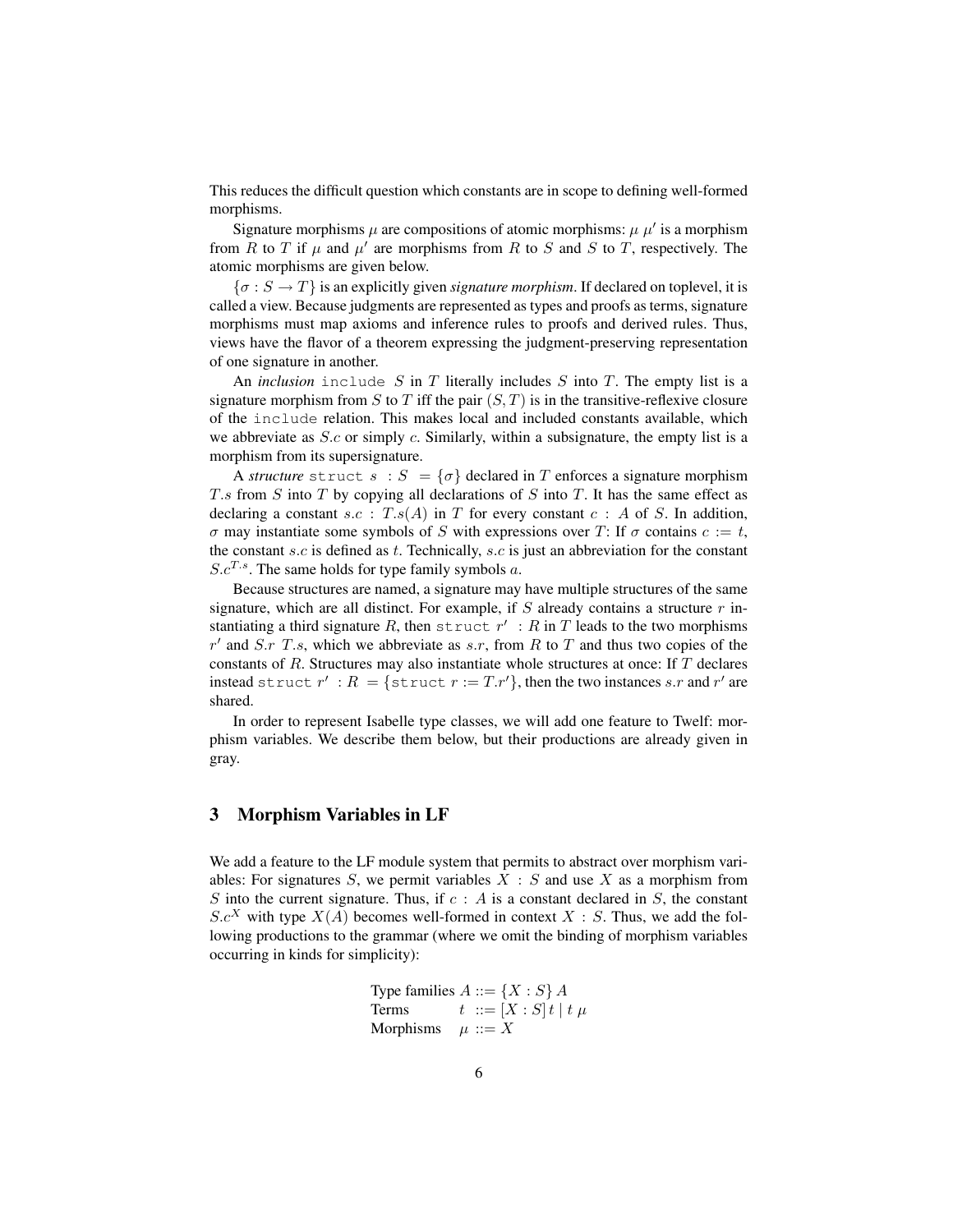This can also be seen as using S as a (dependent) record type and morphisms  $\mu$ :  $S \to T$  as record values over the signature T. Then  $S_c^{\mu}$  is just the projection out of the record type S at the field c applied to the record value  $\mu$ .

The rules are the same as for the abstraction over term variables  $x : A$ . For a term  $t : A :$  type in a free variable  $X : S$ , we have the abstraction  $[X : S]$   $t : \{X : S\}$  $S$  A : type. And for terms  $f : \{X : S\}$  A and a morphism  $\mu$  from S into the current signature, we have the application  $f \mu : A'$  where  $A'$  arises by substituting X in A with  $\mu$ . Furthermore, we have the straightforward  $\alpha\beta\eta$ -conversions.

The extension is meant to be conservative, i.e., to be elaborated into the core system. If S is of the form  $\{c_1 : B_1, \ldots, c_n : B_n\}$ . Then  $[X : S]$  is elaborated to  $[X.c_1 :$  $X(B_1)] \dots [X.c_n : X(B_n)]$  t' where t' is like t but with every occurrence of  $S.c_i$ <sup>X</sup> replaced with the fresh variable X.c<sub>i</sub>. Accordingly, we elaborate  $\{X : S\}$  A. f  $\mu$  is elaborated to  $f S.c_1{}^{\mu} \ldots S.c_n{}^{\mu}$ .

If S contains structures, we eliminate the structures first, using the elaboration given in  $[22]$ . Furthermore, if S contains defined constants, we expand all definitions and then drop the defined constants. Finally, to handle the case of declarations include  $R$  in S, we make the following restriction: Abstraction over the variable  $X : S$  within a signature  $T$  is only well-formed if  $T$  includes all signatures that are included into  $S$ . Furthermore, we define that X maps all included symbols to themselves; and similarly an application f  $\mu$  is only well-formed if  $\mu$  maps every included symbol to itself. Then, all included symbols of S can be skipped in the elaboration.

This extended module system is not conservative over LF if S contains type declarations because LF does not permit type variables. But we retain conservativity if we make the following additional restriction: Abstraction over a variable  $X : S$  is only well-formed if all type declarations available in  $S$  are included from other signatures. In light of the above restriction on inclusion, we can show that the elaboration of abstractions over  $X : S$  only introduces term variables. Thus, our extended module system is conservative.

The restriction to signatures with only included type declarations is quite natural. When LF is used as a logical framework, type declarations are usually only used at the meta-level to represent the syntactic categories and judgments of the object logic and to reason about object logic. LF signatures representing theories of the object logic usually only add term declarations.

# <span id="page-6-0"></span>4 Representing Isabelle/HOL in LF

The representation of Isabelle in LF proceeds in two steps. In a first step, we declare an LF signature  $Pure$  for the inner syntax of Isabelle. This syntax declares symbols for all primitives that can occur (explicitly or implicitly) in  $P$ ure expressions. In a second step, every Isabelle expression E is represented as an LF expression  $\ulcorner E \urcorner$ . Finally we have to justify the adequacy of the encoding. In this section we will only sketch the definition of  $\ulcorner E \urcorner$ . A full definition is given in the appendix.

For the *inner syntax*, the LF signature *Pure* is given in Fig. [4.](#page-6-0) This is a rather typical encoding of higher-order logic in LF. Pure types  $\tau$  are encoded as LF-terms  $\lceil \tau \rceil : tp$ and Pure terms  $t :: \tau$  as LF-terms  $\lceil t \rceil : tm \rceil \tau \rceil$ . Note that contrary to the encoding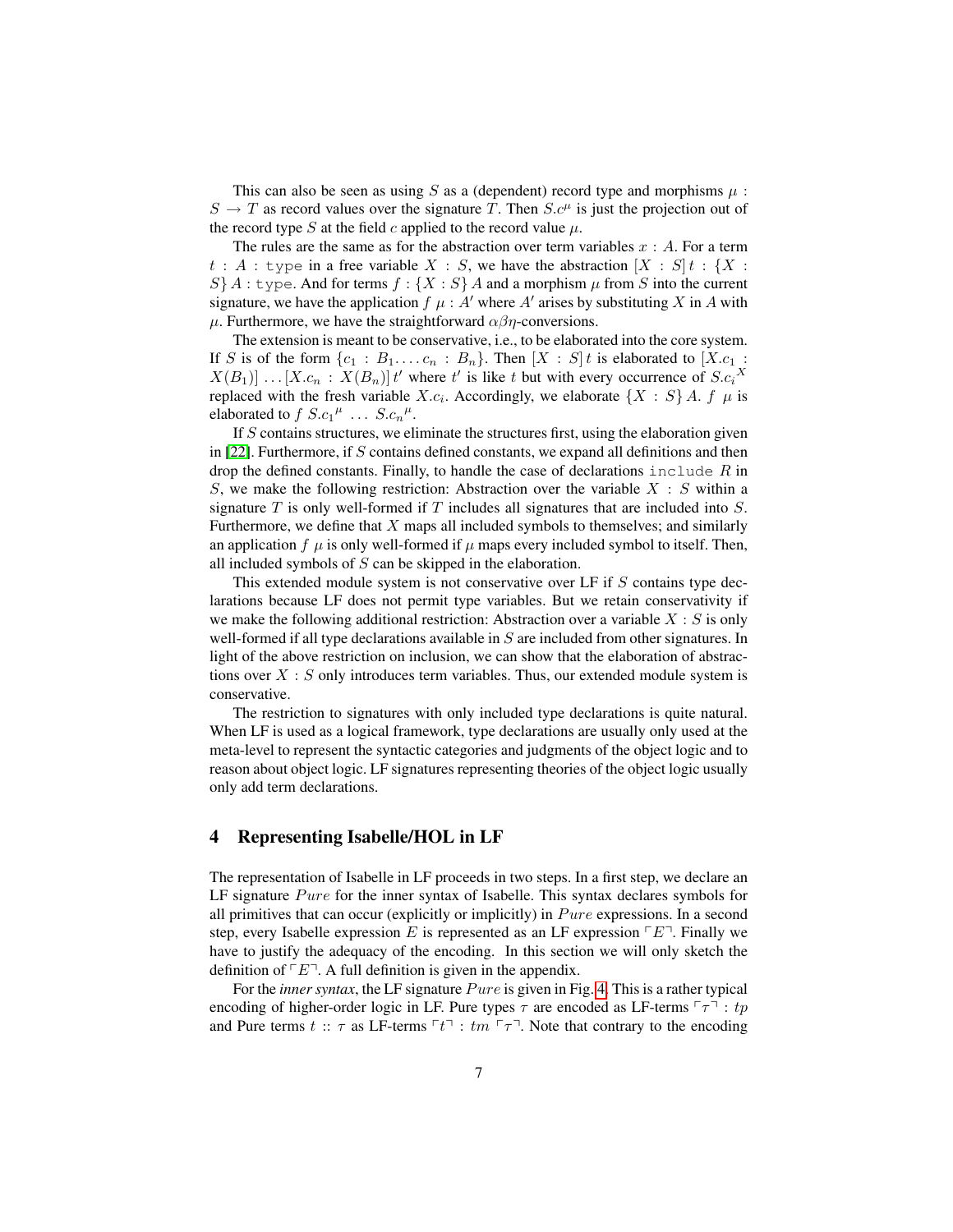```
sig Pure = \{tp : type.
    \Rightarrow : tp \rightarrow tp.<br>infix right 0 \Rightarrow.
   tm : tp \rightarrow type. prefix 0 tm.
    \lambda : (tm A \rightarrow tm B) \rightarrow tm (A \Rightarrow B).\textcircled{a} : tm(A \Rightarrow B) \rightarrow tm(A \rightarrow tmB). infix left 1000 \textcircled{a}.
    prop : tp. \wedge: (tm A \rightarrow tm prop) \rightarrow tm prop.\implies : tm prop \rightarrow tm prop \rightarrow tm prop. infix right 1 \implies.
    \equiv : tm A \rightarrow tm A \rightarrow tm prop. infix none 2 \equiv.
    \vdash : tm prop \rightarrow type. prefix 0 \vdash.
    \LambdaI
       I : (x : tm A \vdash (B x)) \rightarrow \vdash \bigwedge ([x] B x).\bigwedge \mathsf{E} \quad : \vdash \bigwedge ([x|B \ x) \rightarrow \{x : tm \ A\} \vdash (B \ x).\LongrightarrowI : (\vdash A \rightarrow \vdash B) \rightarrow \vdash A \Longrightarrow B.
    \LongrightarrowE : \vdash A \Longrightarrow B \rightarrow \vdash A \rightarrow \vdash B.
    refl : \vdash X \equiv X.
    subs : \{F : tm A \rightarrow tm B\} \vdash X \equiv Y \rightarrow \vdash F X \equiv F Y.
    exten : \{x : tm A\} \vdash (F x) \equiv (G x) \rightarrow \vdash \lambda F \equiv \lambda G.beta : \vdash (\lambda [x : tm A]F x) \ @ \ X \equiv F X.eta : \vdash \lambda ([x : tm A]F \tQ x) \equiv F.sig Type = \{this : tp. \}.}.
```
Fig. 2. LF Signature for Isabelle

of HOL in Isabelle, the LF function space  $A \rightarrow B$  with  $\lambda$ -abstraction  $[x : A]t$  and application f t is distinguished from the encoding  $tm$  ( $\sigma$ )  $\Rightarrow$   $\sigma$ ) of the Isabelle function space with application  $\ulcorner f \urcorner @ \ulcorner t \urcorner$  and  $\lambda$ -abstraction  $\lambda([x : tm \ulcorner \tau \urcorner] \ulcorner t \urcorner)$ . Pure propositions  $\varphi$  are encoded as LF-terms  $\lceil \varphi \rceil$  : prop, and derivations of  $\varphi$  as LF-terms of type  $\vdash \ulcorner \varphi \urcorner$ . Where possible, we use the same symbol names in LF as in Isabelle, and we can also mimic most of the Isabelle operator fixities and precedences.

The signature  $P$ ure only encodes how composed Pure expressions are formed from the atomic ones. The atomic expressions – variables and constants etc. – are added when encoding the outer syntax as LF declarations. For the *non-modular declarations*, this is straightforward, and overview is given in the following table:

| Expression                                 | Isabelle      | LF                                                                                                      |
|--------------------------------------------|---------------|---------------------------------------------------------------------------------------------------------|
| base type, type operator                   |               | $ (\alpha_1,\ldots,\alpha_n) t t: tp \to \ldots \to tp \to tp$                                          |
| type variable                              | $\alpha$      | $\begin{vmatrix} \alpha : tp \\ c : tm\ {}^r\tau \urcorner \\ x : tm\ {}^r\tau \urcorner \end{vmatrix}$ |
| constant                                   | $c::\tau$     |                                                                                                         |
| variable                                   | $x :: \tau$   |                                                                                                         |
| assumption/axiom/definition  $a : \varphi$ |               | $a : F \varphi$<br>$a : F \varphi$<br>$a : F \varphi$                                                   |
| theorem                                    | $a:\varphi P$ |                                                                                                         |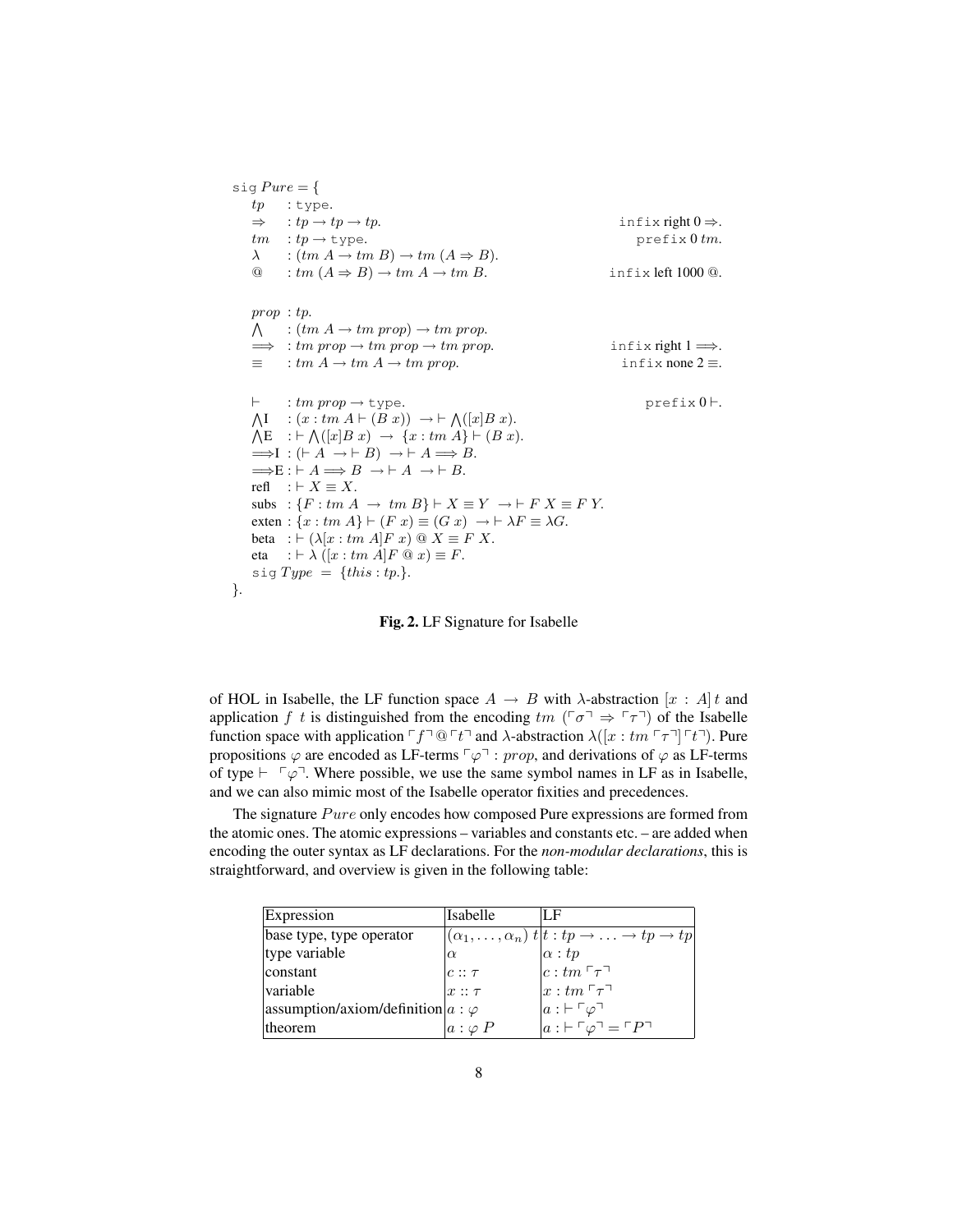The main novelty of our encoding is to also cover the *modular declarations*. The basic idea is to represent all high-level scoping concepts as signatures and all relations between them as signature morphisms as in the following table:

| <b>Isabelle</b>                                                     | LF                       |
|---------------------------------------------------------------------|--------------------------|
| theory, locale, type class                                          | signature                |
| theory import                                                       | morphism (inclusion)     |
| locale import, type class import                                    | morphism (structure)     |
| sublocale, interpretation, type class instantiation morphism (view) |                          |
| instance of type class $C$                                          | morphism with domain $C$ |

Isabelle *theories* and theory imports are encoded directly LF-signature and signature inclusions. The only subtlety is that the LF encodings additionally include our  $P$ ure signature. Isabelle *locales* are encoded as subsignatures: A locale

$$
locale loc = ins_1 : loc_1 where \sigma for \Sigma + \Sigma'
$$

is encoded as the LF signature

$$
sig loc = {\ulcorner \Sigma \urcorner \text{struct} \text{ ins}_1 : loc_1 = {\ulcorner \sigma \urcorner}. \ulcorner \Sigma' \urcorner}.
$$

Locales inheriting from more than one locale are encoded correspondingly, but some sharing declarations become necessary.

*Sublocale* declarations

$$
\mathtt{sublocale}\ \mathit{loc}' < \mathit{loc}\ \mathtt{where}\ \sigma\ \pi
$$

are encoded as view from the super- to the sublocale (for some fresh name  $\nu$ ):

view 
$$
\nu : loc \to loc' = {\ulcorner \sigma \urcorner \ulcorner \pi \urcorner}.
$$

Locale *interpretations* are interpreted in the same way except that the codomain is the current LF signature (which encodes the Isabelle theory containing the locale interpretation).

We have the general result that  $loc$  is a sublocale of  $loc'$  (loc can be interpreted in the theory T) iff there is an LF signature morphism from loc to loc' (from loc to T). For example, loc is a sublocale of loc<sub>1</sub> from above via the composed morphism  $\nu$  loc.ins<sub>1</sub>. Note that there may be several different sublocale relationships between two locales, e.g., for monoid  $\langle$  ring or semilattice  $\langle$  lattice. In LF these are distinguished elegantly as different morphisms between the locales.

The representation of Isabelle *type classes* in LF is non-trivial. The basic idea is that an Isabelle type class  $C$  is represented as an LF signature  $C$  that contains all the declarations of C *and* a field this : tp. All occurrences in C of the single permitted type variable  $\alpha :: C$  are translated to this such that this represents the type that is an instance of C. An Isabelle type class instance  $\tau$  :: C is represented as an LF morphism  $\lceil \tau \rceil$ : C<sup> $\lceil$ </sup> from C into the current LF signature that maps the field this to  $\lceil \tau \rceil$  and all operations of C to the encoding of their definitions at  $\tau$ . This means that  $\alpha$  is not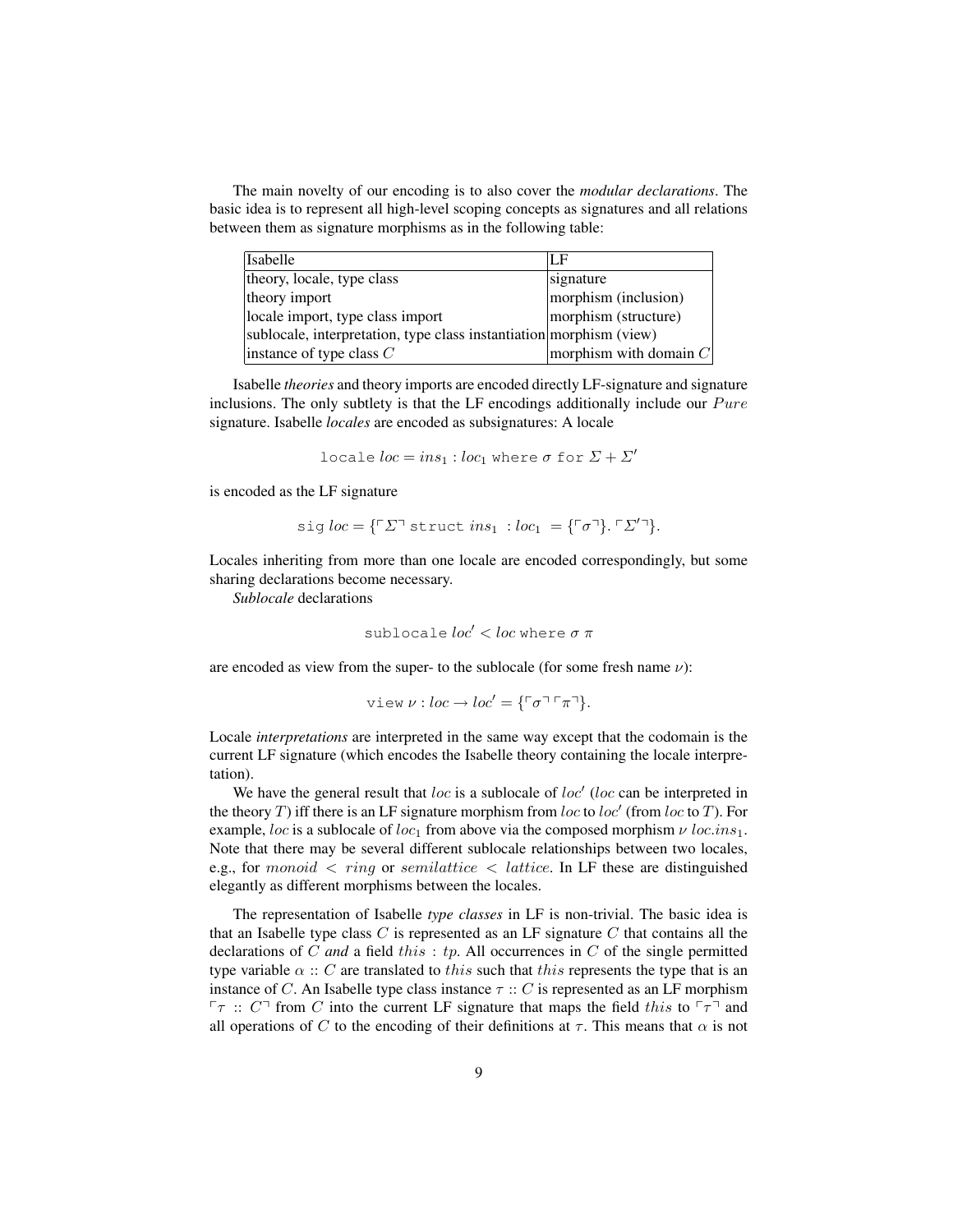considered as a type variable but as a type declaration that is present in the type class. This change of perspective is essential to obtain an elegant encoding of type classes.

In particular, the subsignature  $Type$  of  $Pure$  represents the type class of all types. Morphisms with domain  $Type$  are simply terms of type  $tp$ , i.e., types.

Type class instantiations

$$
instantiation t :: (C_1, \ldots, C_n) C \text{ begin } \Sigma \pi \text{ end}
$$

are represented as LF functors taking morphisms from the  $C_i$  and returning a morphism from C. LF functors are themselves a derived notion represented as a signature

$$
sig \nu = \{struct \alpha_1 : C_1 \dots struct \alpha_n : C_n \}.
$$

collecting the input of the functor and a signature morphism

view 
$$
\nu' : C \to \nu = \{this := t \alpha_1(C_1, this) \dots \alpha_n(C_n, this) \cdot \Gamma \Sigma \top \pi \top \}.
$$

showing how C can be realized in terms of the input.  $\nu'$  must map the field tp of C to the type that is an instance of  $C$ . This type is obtained by applying t to the argument types that are instances of the  $C_i$ . In Isabelle, this is  $t \alpha_1 \dots, \alpha_n$ ; in LF, each  $\alpha_i$  is a structure of  $C_i$ , thus the morphism application  $\alpha_i(C_i, this)$  is needed.

Given type class instances  $\tau_i :: C_i$  with encodings  $\lceil \tau_i :: C_i \rceil : C_i \to S$  (where S is the current signature), the encoding  $\ulcorner(\tau_1,\ldots,\tau_n)t :: C \urcorner : C \to S$  is obtained as the composition  $\nu'$  {... struct  $\alpha_i := \lceil \tau_i : C_i \rceil \dots$ }. Note that we indeed have

$$
\begin{aligned}\n\Gamma(\tau_1, \ldots, \tau_n)t :: C \Gamma(C. this) &= \{ \ldots \text{struct } \alpha_i := \Gamma \tau_i :: C_i \Gamma \ldots \} (\nu'(C. this)) \\
\{\ldots \text{struct } \alpha_i := \Gamma \tau_i :: C_i \Gamma \ldots \} (t \alpha_1(C_1. this) \ldots \alpha_n(C_n. this)) &= \\
t \Gamma \tau_1 :: C_1 \Gamma(C_1. this) \ldots \Gamma \tau_n :: C_n \Gamma(C_n. this) &= t \Gamma \tau_1 \Gamma \ldots \Gamma \tau_n \Gamma\n\end{aligned}
$$

Like for locales, we have the general result that the Isabelle subclass relation  $C \subseteq D$ holds iff there is an LF morphism  $incl: D \to C$ . For example, if the type class instance  $\tau :: C$  (occurring in some theory or locale S) is represented as a morphism  $\lceil \tau :: C \rceil$ :  $C \to S$ , then the type class instance  $\tau :: D$  is represented as  $\lceil \tau :: D \rceil = incl \lceil \tau :: C \rceil$ . Isabelle has the limitation that there can be at most one way how  $C$  is a subclass of  $D$ , which has the advantage that *incl* is unique and can be dropped from the notation. In LF, we have to make it explicit.

Finally, an Isabelle constant  $c :: \tau$  with *type parameters*  $\alpha_i :: C_i$  is represented as an LF-constant  $c : \{\alpha_1 : C_1\} \dots \{\alpha_n : C_n\}$  tm  $\lceil \tau \rceil$ . Here in  $\lceil \tau \rceil$  every occurrence of the morphism variable  $\alpha_i$  is represented as  $\alpha_i(C_i, this)$ . If c occurs with inferred type arguments  $\tau_i :: C_i$  in a composed expression, it is represented in LF as  $\lceil c \rceil =$  $c \rceil \tau_1 :: C_1 \rceil \ldots \rceil \tau_n :: C_n \rceil$ . Definitions, axioms, and theorems with type parameters are represented accordingly.

**Theorem 1.** A sequence of Isabelle theories  $T_1$  ...  $T_n$  is well-formed (in the sense of *Isabelle) iff the sequence of LF signatures*  $P$ *ure*  $T_1$ <sup> $\ldots$ </sup>  $T_n$ <sup> $\ldots$ </sup> *is well-formed (in the sense of LF extended with morphism variables).*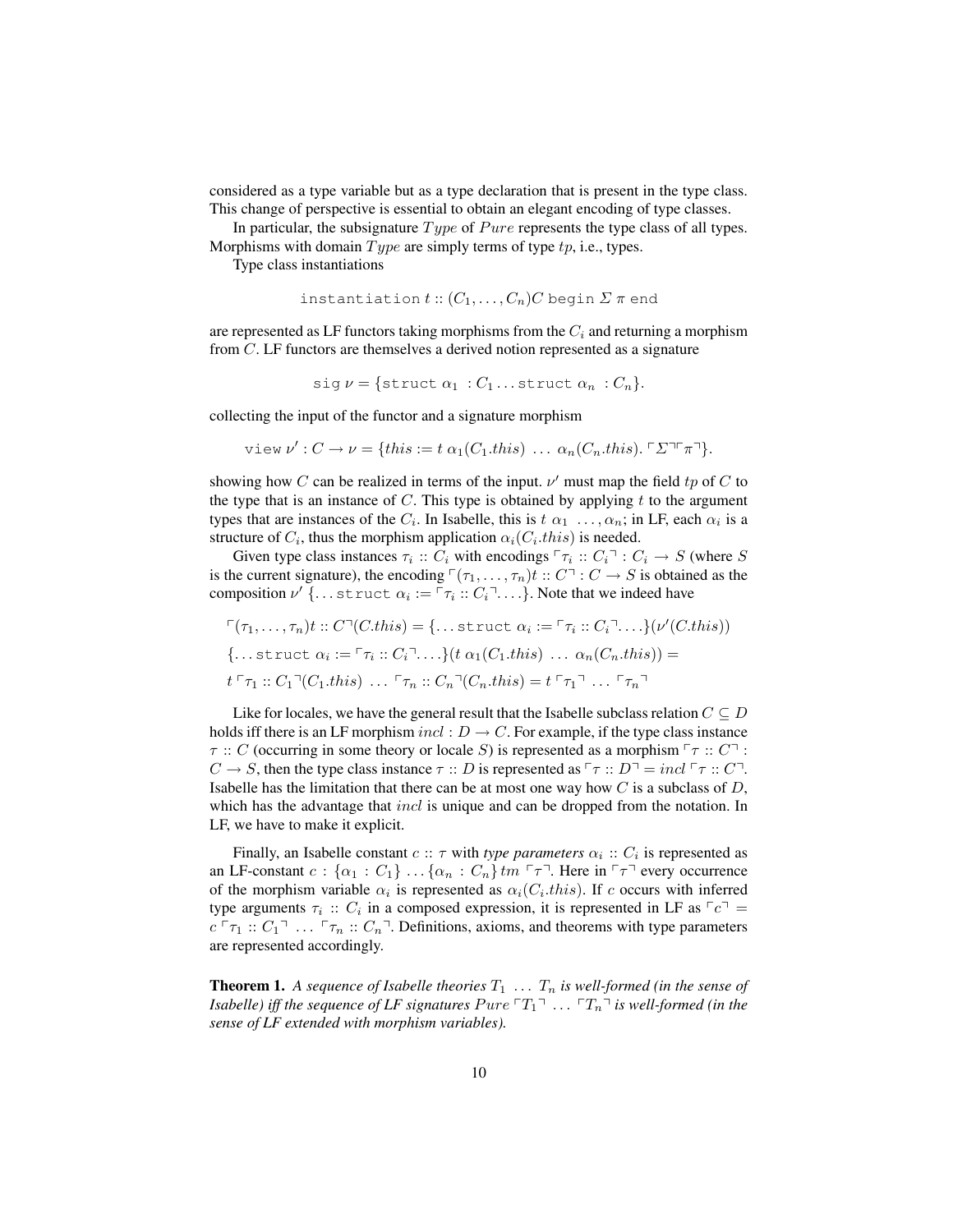*Proof.* To show the adequacy for the encoding of the inner syntax is straightforward. A similar proof was given in [\[11\]](#page-15-5).

For the outer syntax, the only difficulty is to show that at any point in the translated LF signatures exactly the right atomic expressions are in scope. This has to be verified by a difficult and tedious comparison of the specifications of Isabelle and Twelf. In particular, in our simplified grammar for Isabelle, we have omitted the features that would break this result such as overloading and unqualified locale instantiation, which can only be translated to Twelf by inventing and keeping track of fresh names.

<span id="page-10-1"></span>*HOL* We can apply the above translation directly to obtain  $\ulcorner HOL \urcorner$ . The fragment arising from translating only the primitive declarations of HOL is given in the upper part of Fig. [4.](#page-10-1) For readability, we have added the auxiliary functions  $\hat{\uparrow}$ ,  $\hat{=}$ , and  $\rightarrow$ . These have the effect that, e.g.,  $A \longrightarrow B$  in Isabelle can be encoded as  $A \longrightarrow B$  in LF, which abbreviates  $\rightarrow'$  Pure.@ A Pure.@ B. We also use an open declaration to use some Pure symbols without qualification. (Note that the defined constants true, false, and disjunction | are not expanded in the axiom of excluded middle.)

More importantly, we have to extend  $HOL$  with LF declarations that represent the HOL type definitions. These are given in the lower part of Fig. [4](#page-10-1) where we omit the obvious definitions of *nonempty*. The central declaration here is  $typedef$ , which takes a set  $S$  on the type  $A$  and a proof that  $S$  is nonempty and returns a new type  $T$ . The remaining declarations represent the two new primitive constants Rep and Abs and three axioms that Isabelle/HOL generates for every well-formed type definition. The axioms make  $Rep$  and Abs mutually inverse functions between T and the subtype of A containing the elements of S. We refer to [\[25\]](#page-15-13) for the details.

## <span id="page-10-0"></span>5 Representing Set Theory in LF

Now we give an LF signature for ZFC set theory ([\[26,](#page-15-4)[5\]](#page-14-5)). Using the dependent typing of LF, we can represent untyped set theory in a rather natural way and then introduce a typed language on top. Based on this typed language, we can finally formulate the necessary prerequisites to interpret Isabelle/HOL. Our LF signature for ZFC is developed in a strictly definitional way: After the initial primitives all further notions are added using Twelf definitions. We will only sketch the development of set theory here, which covers over 1000 lines of Twelf declarations, and refer to [\[15\]](#page-15-8) for the Twelf sources.

Our axiomatization of *untyped set theory* is based on classical first-order logic with equality and the single sort set, and the natural deduction proof calculus. We use a type prop for propositions, and a truth judgment  $\vdash: prop \rightarrow type$ . To obtain ZFC, we add a binary predicate  $\in$ : set  $\rightarrow$  setprop and the axioms of extensionality, (unordered) pairing, union, powerset, and infinity, as well as the axiom schemes of specification and replacement. Our axiomatization stays close to the ZFC axioms as they usually appear in the literature in using only a binary predicate for membership and no function symbols. This is in contrast to Mizar where primitive function symbols are used for singleton, unordered pair, and union ([\[24,](#page-15-1)[23\]](#page-15-14)), and to Isabelle/ZF where primitive function symbols are used for empty set, powerset, union, infinite set, and replacement ([\[20\]](#page-15-2)).

Not using primitive function symbols means that there are no terms besides variables. Therefore, we add the (definite) description operator  $\delta : \{F : set \rightarrow prop\}$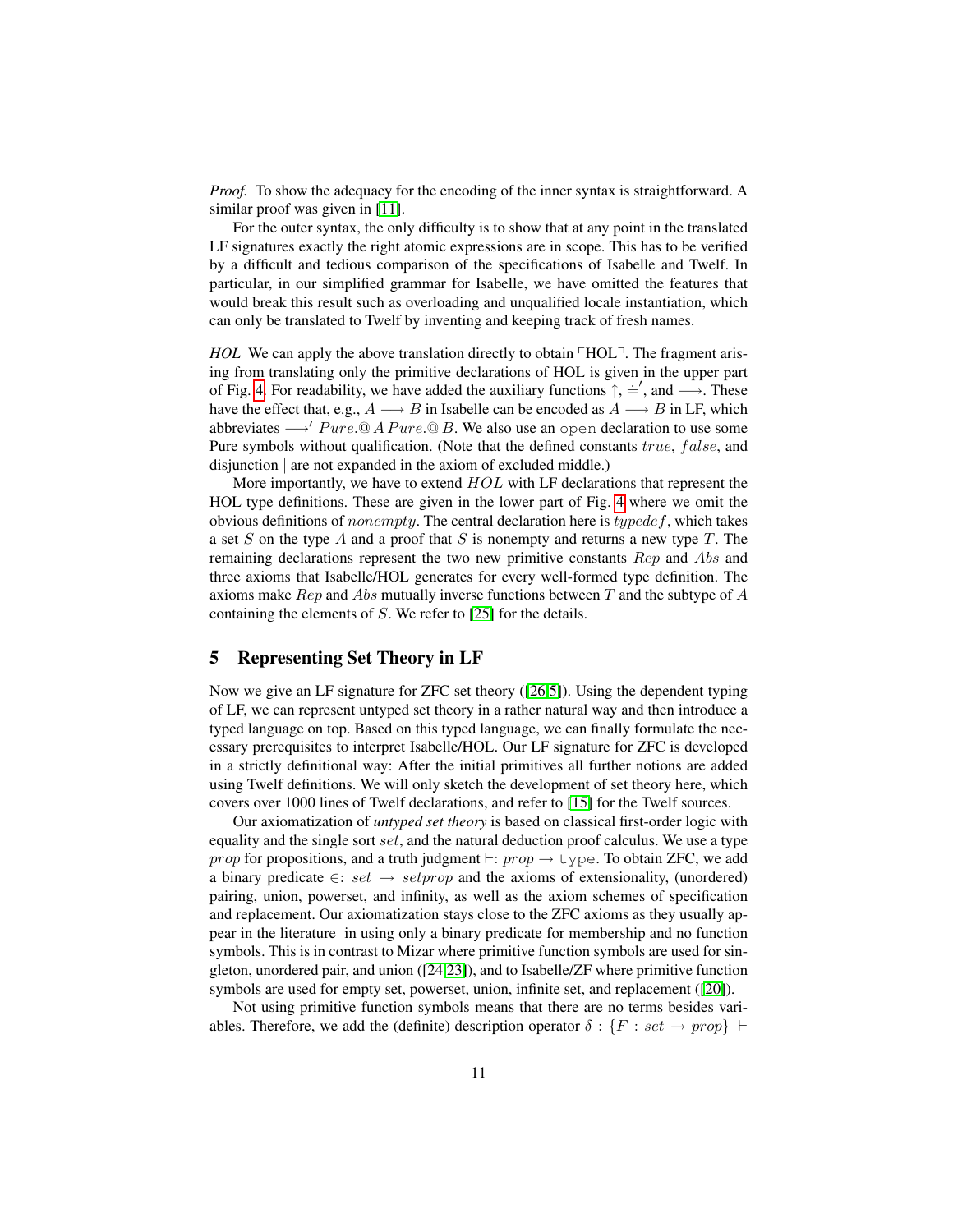| sig $HOL = \{$                         |                                                                                                                                        |                               |
|----------------------------------------|----------------------------------------------------------------------------------------------------------------------------------------|-------------------------------|
|                                        | include <i>Pure</i> open $tp \, tm \vdash \Rightarrow prop \, \lambda \, @ \wedge \Rightarrow \equiv.$                                 |                               |
| bool                                   | : $tp.$                                                                                                                                |                               |
|                                        | trueprop : tm bool $\Rightarrow$ prop.                                                                                                 |                               |
| ↑                                      | : tm bool $\rightarrow$ tm prop                                                                                                        |                               |
|                                        | $= [x] true prop @ x.$                                                                                                                 | $prefix 3$ $\hat{ }$ .        |
| the                                    | : $tm(A \Rightarrow bool) \Rightarrow A$ .                                                                                             |                               |
| eps                                    | : $tm(A \Rightarrow bool) \Rightarrow A$ .                                                                                             |                               |
| $\stackrel{.}{=}$<br>$\stackrel{.}{=}$ | : $tm A \Rightarrow A \Rightarrow bool.$                                                                                               |                               |
|                                        | : $tm A \rightarrow tm A \rightarrow tm$ bool                                                                                          |                               |
|                                        | $=[x][y] \doteq' \mathbb{Q} x \mathbb{Q} y.$                                                                                           | infix left $50 \doteq$ .      |
| $\rightarrow$                          | : tm bool $\Rightarrow$ bool $\Rightarrow$ bool.                                                                                       |                               |
| $\longrightarrow$                      | : tm bool $\rightarrow$ tm bool $\rightarrow$ tm bool                                                                                  |                               |
|                                        | $= [x][y] \longrightarrow' @ x @ y.$                                                                                                   | infix left $25 \rightarrow$ . |
| refl                                   | : $\vdash \uparrow X \doteq X$ .                                                                                                       |                               |
| subst                                  |                                                                                                                                        |                               |
| ext                                    | : $\vdash (\bigwedge [x : tm A] \uparrow F @ x \doteq G @ x) \Longrightarrow \uparrow (\lambda [x] F @ x) \doteq (\lambda [x] G @ x).$ |                               |
|                                        | the_eq_trivial : $\vdash \uparrow$ the $\mathcal{Q}(\lambda[x] x \doteq A) \doteq A$ .                                                 |                               |
| some I                                 | : $\vdash \uparrow (P \tQ X) \longrightarrow \uparrow (P \tQ(eps \tQ P)).$                                                             |                               |
| impI                                   | : $\vdash (\uparrow P \Longrightarrow \uparrow Q) \Longrightarrow \uparrow (P \longrightarrow Q).$                                     |                               |
| mp                                     | : $\vdash \uparrow (P \longrightarrow Q) \Longrightarrow \uparrow P \Longrightarrow \uparrow Q.$                                       |                               |
| if f                                   | : $\vdash \uparrow (P \longrightarrow Q) \longrightarrow (Q \longrightarrow P) \longrightarrow (P \doteq Q).$                          |                               |
|                                        | true_or_false : $\vdash \uparrow (P \doteq true)   (P \doteq false).$                                                                  |                               |
|                                        |                                                                                                                                        |                               |
| set                                    | : $tp \rightarrow tp = [a]a \Rightarrow bool.$                                                                                         |                               |
|                                        | nonempty : $(tm set A) \rightarrow bool = $                                                                                            |                               |
|                                        | typedef : $\{s : tm \text{ set } A\} \vdash \uparrow \text{nonempty } s \rightarrow tp.$                                               |                               |
| Rep                                    | : tm (typedef S P) $\Rightarrow$ A.                                                                                                    |                               |
| Abs                                    | : tm $A \Rightarrow (typedef S A)P$ .                                                                                                  |                               |
|                                        | $Rep\_thm$ : $\{x : tm \{ypedef\} \in \cap \ (Rep @x) \in S.\}$                                                                        |                               |
|                                        | $Rep\_inverse$ : $\{x : tm\ type def S \ P\} \vdash \uparrow Abs \ @ (Rep @ x) \doteq x.$                                              |                               |
| $Abs\_inverse$                         | : $\{y : tm A\} \vdash (\uparrow y \in S) \Longrightarrow (\uparrow Rep \mathbb{Q} (Abs \mathbb{Q} y)) \doteq y.$                      |                               |
|                                        |                                                                                                                                        |                               |

}.

Fig. 3. LF signature for HOL with Type Definitions

 $\exists^{!}([x] \, F \, x) \rightarrow set$ , which takes a formula  $F(x)$  with a free variable x and a proof of  $\exists^{!} x.F(x)$  and returns a set (where the binder  $\exists^{!}$  of unique existence is defined as an abbreviation). Because a proof is passed as an argument, the LF type system guarantees that  $\delta$  encodes the accepted mathematical practice of giving a name for a uniquely determined object.  $\delta$  is axiomatized using an axiom scheme  $F(\delta F P)$  (from which we can derive proof irrelevance).

Untyped set theory is not able to interpret a typed theory directly because there is only one type set, but we want to interpret every type of Isabelle/HOL as a type over ZFC. Therefore, we develop a *typed set theory* within ZFC inspired by a similar treatment in [\[3\]](#page-14-9). First we introduce the type neset of non-empty ZFC sets. Intuitively,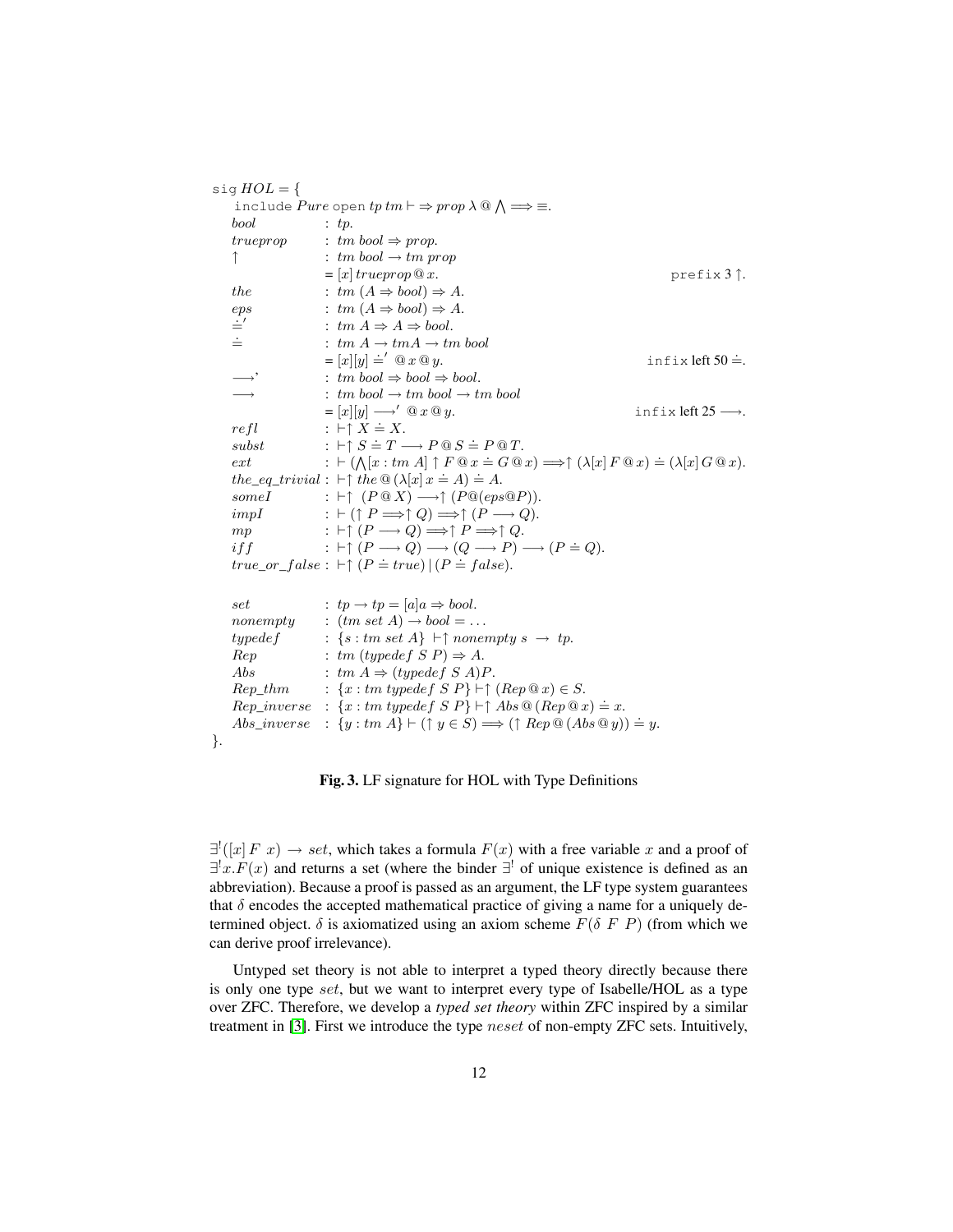we can think of it as the dependent product  $\Sigma_{a:set}$  ded  $a \neq \emptyset$ , i.e., the type of pairs of a set and a proof of non-emptiness. Such pairs are introduced using  $elem : \Pi_{a:set}$  ded  $a \neq$  $\emptyset \rightarrow neset$ . Then, we use *Elem a* : type to represent the type of elements of the non-empty set a, which we can think of as the product  $\Sigma_{e:set}$  ded  $e \in a$ . Again we use  $elem : \Pi_{e:set} ded \ e \in a \rightarrow Element \ a$  as the introductory form for such pairs.

Base on this, we can introduce a variety of operations for typed set theory as abbreviations, in particular:

 $func : set \rightarrow set \rightarrow set = ...$  $lambda : (Elem A \rightarrow Elem B) \rightarrow Elem(func A B) = ...$  $app$  : Elem(func A B)  $\rightarrow$  Elem A  $\rightarrow$  Elem B = ...  $for all : (Elem A \rightarrow prop) \rightarrow prop = ...$ filter :  $(Elem A \rightarrow prop) \rightarrow set = ...$  $eq$  : Elem  $A \rightarrow$  Elem  $A \rightarrow prop = \dots$ ifte  $:\{F : o\}(\vdash F \to \text{Elem } A) \to (\vdash \neg F \to \text{Elem } A) \to \text{Elem } A = \dots$ 

func A B is the set of functions from A to B, and  $lambda[f : Element]$  and app f x formalize  $\{(x, f(x)) : x \in A\}$  and "the y such that  $(x, y) \in f$ ". filter $[x :$ Elem A $\vert F x$  formalize  $\forall x \in A$ .  $F(x)$  and  $\{x \in A \vert F(x)\}\$ respectively. eq a b is equality of elements of the same "type". And if the F X Y formalizes "if F then X else Y". Note that X and Y take proofs of F and  $\neg F$ , respectively, as arguments. This permits to use an object  $X(Y)$  that only exists if F is true (false). Note that the LF type system guarantees that *if te F X Y* exists without the need to assume a default or undefined value, which would alter the ZFC set theory.

A set-theoretical semantics of HOL was given [\[8\]](#page-14-7) using a universe of non-empty sets, which serve as the interpretation of the monomorphic types, that is closed under subsets, products, powersets, and infinity. HOL models consist of a universe with a choice function for it and interpretations of all declared constants and types. We could axiomatize such models in some other logical formalism and then prove that they can interpret HOL. We did the latter for first-order logic in [\[14\]](#page-15-15), and it would be easy to do the same for HOL. However, contrary to first-order logic (where the universe is simply a set), both giving a universe for HOL and proving that it satisfies the needed properties is quite cumbersome in practice.

Therefore, we go a slightly different way here and treat set theory itself as the semantics of HOL, i.e., we use the (proper) class *neset* of non-empty sets as the universe and assume a global choice function *choice* :  $\{a : n \in \mathbb{R} \mid \text{Element}\}$  a. Clearly, every HOL model can be embedded into this semantics. Technically, the use of a global choice function makes our set theory stronger than ZFC, but if a specific universe and a choice function for it are given, it is easy to do without *choice*.

#### <span id="page-12-0"></span>6 Interpreting Isabelle/HOL in Set Theory

Let  $ZFC$  be our LF signature for ZFC. Then we can give the semantics of Isabelle and Isabelle/HOL as two LF signature morphisms from  $P$ ure and  $HOL$  into  $ZFC$ . The basic idea of the view is to interpret Isabelle types as non-empty sets and Isabelle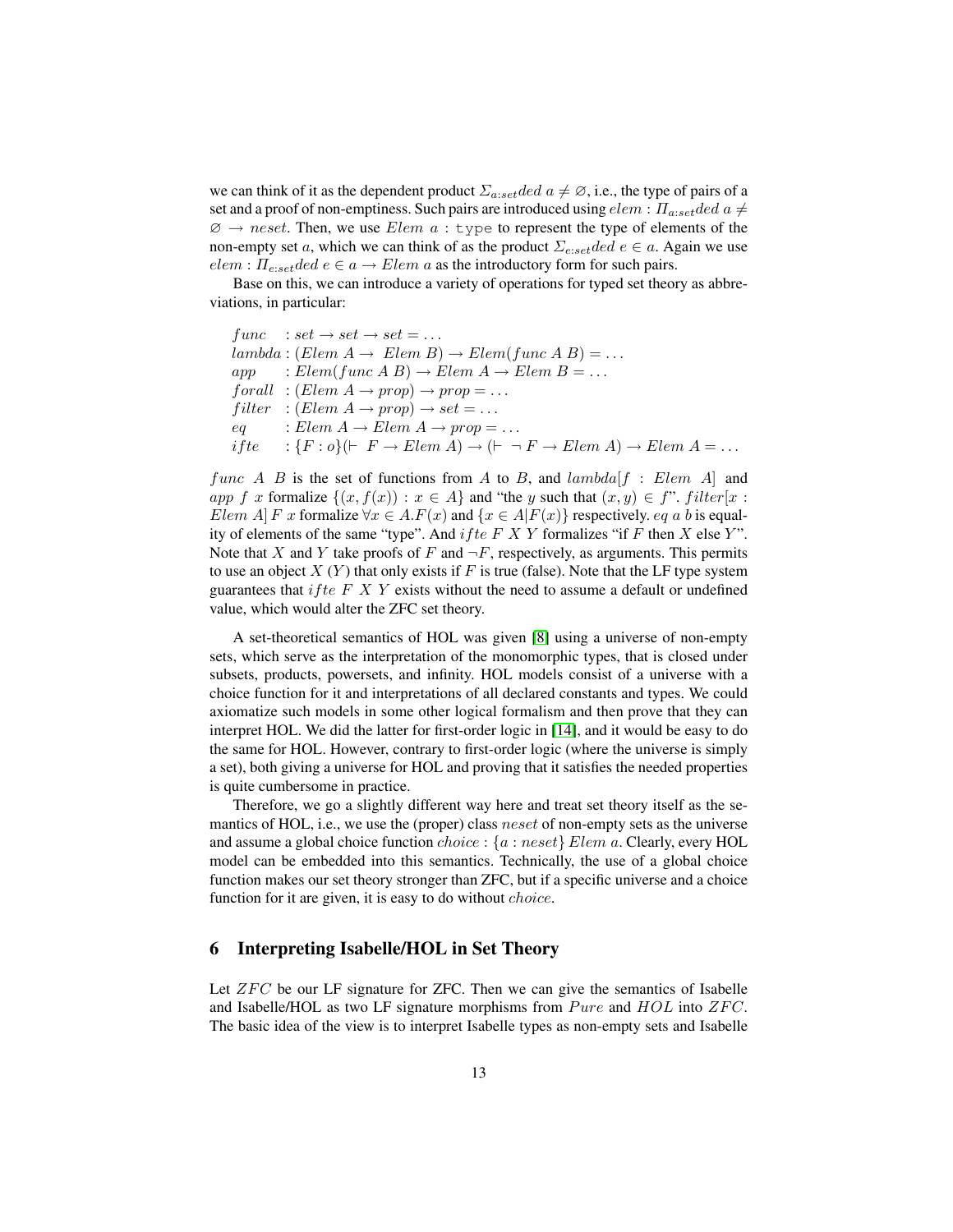propositions as booleans. Then the interpretation of  $\Rightarrow$ ,  $\lambda$ ,  $\omega$ ,  $\Longrightarrow$ ,  $\equiv$ , and  $\Lambda$  is straightforward. Finally,  $\vdash$  F is interpreted as the ZFC proposition that F is interpreted as 1, and all proof rules of  $Pure$  are interpreted as corresponding derived rules.

The listing on the right gives a fragment of the resulting view, and we refer to [\[15\]](#page-15-8) for the full encoding. We use bool to abbreviate the LF-encoding of the set  $\{0, 1\}$  with  $0 = \emptyset$  and  $1 = \{0\}.$ It would be more elegant to interpret Isabelle propositions as propositions about set theory, i.e.,  $prop := prop$ . However, that is impossible because prop is a regular type in Isabelle and thus must be interpreted as a set. Instead of the booleans, any Heyting algebra could be chosen.

$$
riew\,PureSem : Pure \rightarrow ZFC = \{
$$
  
\n
$$
tp := neset.
$$
  
\n
$$
\Rightarrow := func.
$$
  
\n
$$
tm := elem.
$$
  
\n
$$
\lambda := lambda.
$$
  
\n
$$
@ := app.
$$
  
\n
$$
prop := bool.
$$
  
\n
$$
\wedge := \forall.
$$
  
\n
$$
\Rightarrow := eq.
$$
  
\n
$$
= [x] \vdash eq x 1.
$$
  
\n
$$
\vdots
$$

Similarly, we obtain a view HOLSem from  $HOL$  to  $ZFC$ . Again we only give a fragment. bool is also mapped to the

booleans, which means that trueprop is simply the identity. The description operators the and  $eps$  are interpreted using  $ifte$  and  $choice$ . Here the then-branch has to use elem to construct an element of neset, i.e., a non-empty set, and the second argument of elem must be a proof that this set is non-empty. In both cases, this proof must use the assumption p that the condition of the *i* f te-split is true. In both cases, we omit some bookkeeping proof steps and elide the projections from Elem A to set; in the former case, we use P to abbreviate the proof of  $\exists^{!} x.F(x) \Rightarrow \exists x.F(x)$ .

}.

Finally, typedef f p is interpreted as filter f and then using the proof p of the non-emptiness of *filter* f to obtain an element of *neset*. Thus,  $Rep$  is mapped to the inclusion function from *filter f* to A, and Abs to one of its inverses. Then their three axioms are mapped to the corresponding proofs.

view  $HOLSem : HOL \rightarrow ZFC = \{$  $bool \qquad := bool.$ trueprop :=  $[x]$  x. the  $:= [f : Element \; (func \; A \; bool)] \; if \; te \; (\exists^! [x] \; x \in (filter \; f))$  $([p] (choice (elem (filter f)(\Rightarrow_{Elim} P p))))$  $([p] choice A).$ the  $:= [f : Element \; (func \; A \; bool)] \; if the \; (nonempty \; (filter \; f))$  $([p] (choice (elem (filter f) p)))$  $([p] choice A).$  $\dot{=}$ :=  $Eq.$ . . .  $typedef := [A] [f : Element (func A bool)] [p] elem (filter f) p.$ . . . }.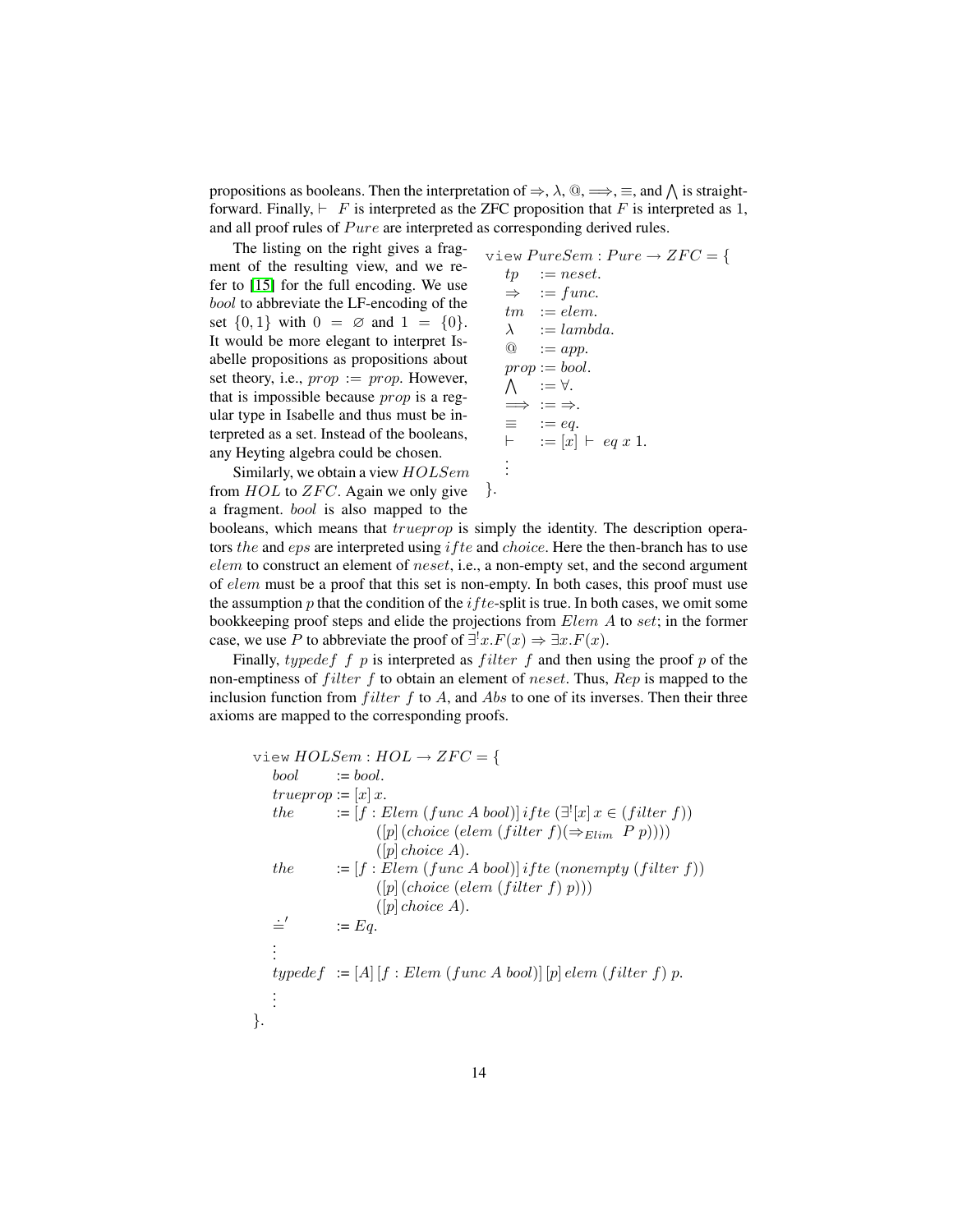Theorem 2. *For every closed term* t : τ *over Isabelle/HOL, we obtain its semantics in ZFC as the term HOLSem*( $\lceil t \rceil$ ) : *Elem HOLSem*( $\lceil \tau \rceil$ ). *If a locale interpretation of loc in Isabelle/HOL is represented as a view*  $\nu : loc \rightarrow$ 

HOL, then the morphism  $\nu$  HOLSem : loc  $\rightarrow$  ZFC is a ZFC-model of loc.

*Proof.* Both results follow from the type preservation of views.

# 7 Conclusion

We have represented both Isabelle/HOL type theory and the ZFC set theory in the logical framework LF. Both encodings are new and quite difficult.

The representation of Isabelle/HOL covers a large fragment of Isabelle. In particular, it includes locales and type classes so that the modularity of Isabelle theories is preserved in their LF representation. This is especially valuable as the LF module system is significantly simpler than that of Isabelle and thus more amenable to utilize for system interoperability. The representation of HOL covers all primitives of HOL except for the natural numbers, which can be added easily. In particular, it includes the most distinctive idiosyncrasies of HOL: the two description operators and type definitions.

The encoding of ZFC provides a new formalization of set theory. While not as far developed as existing formalizations, it is interesting because its choice of primitives is very close to textbook mathematics.

Finally, the translation of Isabelle/HOL and ZFC is unique in that it provides a completely formalized and verified translation between two very different foundations of mathematics.

#### References

- <span id="page-14-8"></span>1. H. Barendregt. Lambda calculi with types. In S. Abramsky, D. Gabbay, and T. Maibaum, editors, *Handbook of Logic in Computer Science*, volume 2. Oxford University Press, 1992.
- <span id="page-14-3"></span>2. Y. Bertot and P. Castéran. *Coq'Art: The Calculus of Inductive Constructions*. Springer, 2004.
- <span id="page-14-9"></span>3. C. Brown. Combining Type Theory and Untyped Set Theory. In U. Furbach and N. Shankar, editors, *International Joint Conference on Automated Reasoning*, pages 205–219. Springer, 2006.
- <span id="page-14-4"></span>4. A. Church. A Formulation of the Simple Theory of Types. *Journal of Symbolic Logic*, 5(1):56–68, 1940.
- <span id="page-14-5"></span>5. A. Fraenkel. The notion of 'definite' and the independence of the axiom of choice. 1922.
- <span id="page-14-0"></span>6. G. Gonthier. A computer-checked proof of the four colour theorem, 2006. [http:](http://research.microsoft.com/~gonthier/) [//research.microsoft.com/~gonthier/](http://research.microsoft.com/~gonthier/).
- <span id="page-14-2"></span>7. M. Gordon. HOL: A Proof Generating System for Higher-Order Logic. In G. Birtwistle and P. Subrahmanyam, editors, *VLSI Specification, Verification and Synthesis*, pages 73–128. Kluwer-Academic Publishers, 1988.
- <span id="page-14-7"></span>8. M. Gordon and A. Pitts. The HOL Logic. In M. Gordon and T. Melham, editors, *Introduction to HOL, Part III*, pages 191–232. Cambridge University Press, 1993.
- <span id="page-14-6"></span>9. F. Haftmann and M. Wenzel. Constructive Type Classes in Isabelle. In T. Altenkirch and C. McBride, editors, *TYPES conference*, pages 160–174. Springer, 2006.
- <span id="page-14-1"></span>10. T. Hales. The flyspeck project, 2003. See [http://code.google.com/p/](http://code.google.com/p/flyspeck/) [flyspeck/](http://code.google.com/p/flyspeck/).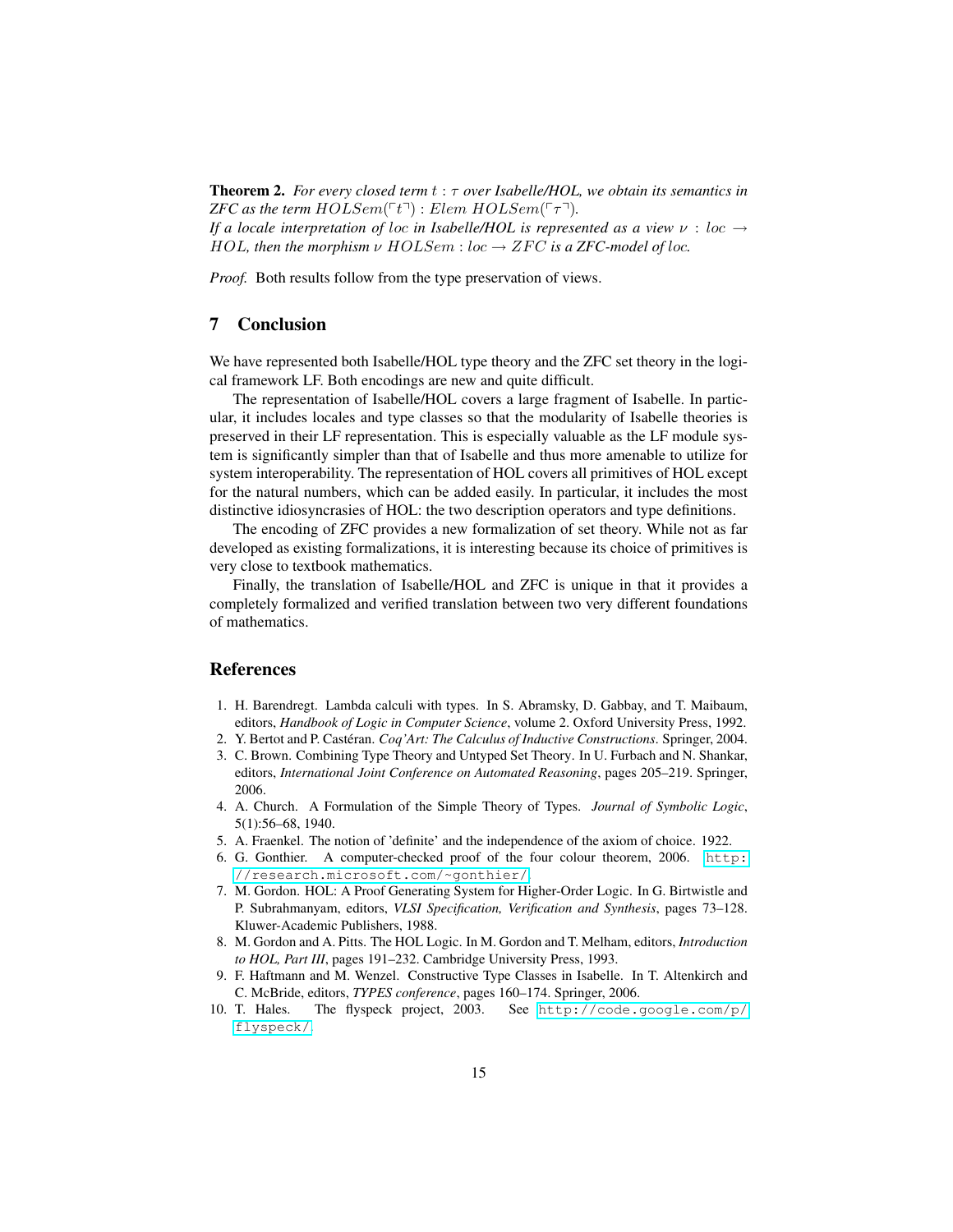- <span id="page-15-5"></span>11. R. Harper, F. Honsell, and G. Plotkin. A framework for defining logics. *Journal of the Association for Computing Machinery*, 40(1):143–184, 1993.
- <span id="page-15-12"></span>12. R. Harper, D. Sannella, and A. Tarlecki. Structured presentations and logic representations. *Annals of Pure and Applied Logic*, 67:113–160, 1994.
- <span id="page-15-0"></span>13. J. Harrison. HOL Light: A Tutorial Introduction. In *Proceedings of the First International Conference on Formal Methods in Computer-Aided Design*, pages 265–269. Springer, 1996.
- <span id="page-15-15"></span>14. F. Horozal and F. Rabe. Representing Model Theory in a Type-Theoretical Logical Framework. In *Fourth Workshop on Logical and Semantic Frameworks, with Applications*, volume 256 of *Electronic Notes in Theoretical Computer Science*, pages 49–65, 2009.
- <span id="page-15-8"></span>15. M. Iancu and F. Rabe. A formal semantics of isabelle/hol, 2010. See [https://svn.](https://svn.kwarc.info/repos/twelf/projects/isabelle) [kwarc.info/repos/twelf/projects/isabelle](https://svn.kwarc.info/repos/twelf/projects/isabelle).
- <span id="page-15-11"></span>16. P. Martin-Löf. An Intuitionistic Theory of Types: Predicative Part. In *Proceedings of the '73 Logic Colloquium*, pages 73–118. North-Holland, 1974.
- <span id="page-15-3"></span>17. T. Nipkow, L. Paulson, and M. Wenzel. *Isabelle/HOL — A Proof Assistant for Higher-Order Logic*. Springer, 2002.
- <span id="page-15-9"></span>18. L. Paulson. The Foundation of a Generic Theorem Prover. *Journal of Automated Reasoning*, 5(3):363–397, 1989.
- <span id="page-15-10"></span>19. L. Paulson. *Isabelle: A Generic Theorem Prover*, volume 828 of *Lecture Notes in Computer Science*. Springer, 1994.
- <span id="page-15-2"></span>20. L. Paulson and M. Coen. Zermelo-Fraenkel Set Theory, 1993. Isabelle distribution, ZF/ZF.thy.
- <span id="page-15-6"></span>21. F. Pfenning and C. Schürmann. System description: Twelf - a meta-logical framework for deductive systems. *Lecture Notes in Computer Science*, 1632:202–206, 1999.
- <span id="page-15-7"></span>22. F. Rabe and C. Schürmann. A Practical Module System for LF. In J. Cheney and A. Felty, editors, *Proceedings of the Workshop on Logical Frameworks: Meta-Theory and Practice (LFMTP)*, pages 40–48. ACM Press, 2009.
- <span id="page-15-14"></span>23. A. Trybulec. Tarski Grothendieck Set Theory. *Journal of Formalized Mathematics*, Axiomatics, 1989.
- <span id="page-15-1"></span>24. A. Trybulec and H. Blair. Computer Assisted Reasoning with MIZAR. In A. Joshi, editor, *Proceedings of the 9th International Joint Conference on Artificial Intelligence*, pages 26–28, 1985.
- <span id="page-15-13"></span>25. M. Wenzel. The Isabelle/Isar Reference Manual, 2009. [http://isabelle.in.tum.](http://isabelle.in.tum.de/documentation.html) [de/documentation.html](http://isabelle.in.tum.de/documentation.html), Dec 3, 2009.
- <span id="page-15-4"></span>26. E. Zermelo. Untersuchungen über die Grundlagen der Mengenlehre I. *Mathematische Annalen*, 65:261–281, 1908. English title: Investigations in the foundations of set theory I.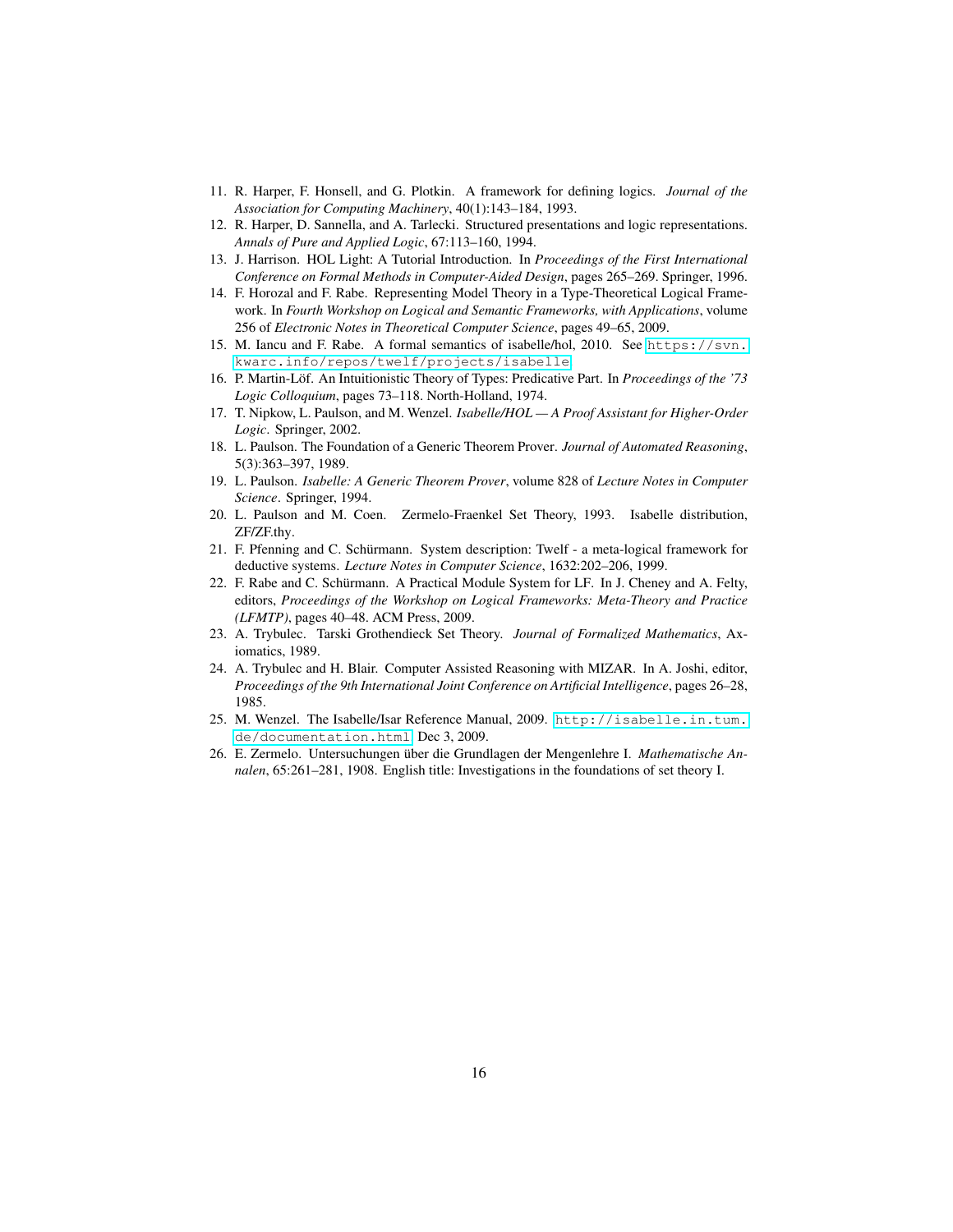#### A Encoding Isabelle in LF

In the following, we give the definition of  $\nabla - \nabla$  mapping from Isabelle to LF by induction on the Isabelle syntax. We use color to distinguish the meta-level symbols (such as =) from Isabelle and Twelf syntax such as =.

• Theories:

Theory T imports  $T_1, \ldots, T_n$  begin  $\Sigma$  end<sup>-</sup> sig  $T = \{$  include  $P$ ure. include  $T_1$ .... include  $T_n$ .  $\Sigma$ <sup>7</sup>. where theory content  $\Sigma$  is translated component-wise.

• Locales:

 $\Box$ locale  $loc = I_1 ... I_n$  for  $\Sigma + \Sigma'^{\Box} =$ 

sig  $loc = \{ \ulcorner \Sigma \urcorner \ulcorner I_1 \urcorner \ldots \ulcorner I_n \urcorner \ulcorner \Sigma' \urcorner \}.$ 

where the for clause  $\Sigma$  and the locale content  $\Sigma'$  are translated component-wise. The named instances  $I_i$  are translated according to

 $\ulcorner ins_i: loc_i$  where  $\sigma_i \urcorner$  = struct  $ins_i: loc_i = \{\ulcorner \sigma_i \urcorner \rho_i\}.$ 

Here the occurrence of  $\rho_i$  is due to a subtlety in the semantics of Isabelle locales: If a locale inherits two equal instances (same locale, equivalent instantiations), they are identified rather than producing two distinct copies of the same declarations (which they do in LF). Therefore, we need an explicit sharing declaration. In LF, that is just a special case of instantiation:  $\rho_i$  contains struct ins := ins'. for every instance ins imported via  $I_i$  that is equal to an instance ins' already imported via  $I_1, \ldots, I_{i-1}$ . Furthermore, if loc inherits from more than one type class, all their this fields are shared.<sup>[1](#page-16-0)</sup>

• Sublocales:

 $\lceil$  sublocale  $loc' < loc$  where  $\sigma P_1 ... P_n \rceil =$ 

view  $\nu : loc \to loc' = {\ulcorner \sigma \urcorner a_1 := \ulcorner P_1 \urcorner \ldots a_n := \ulcorner P_n \urcorner}.$ 

Here  $\nu$  is a fresh name because LF views are always named.  $a_i$  is the qualified name of the axiom declared in or imported into loc inducing the proof obligation discharged by  $P_i$ . Note how the discharging of proof obligations is just a special case of an instantiation.

If loc contains an import  $ins_1 : loc_1$  and if a sublocale declaration  $loc' < loc_1$ encoded as a view  $\nu_1 : loc_1 \to loc$  is present, it is possible to discharge all proof obligations inherited from  $loc_1$  at once with an instantiation struct  $ins_1 := \nu_1$ . The same is possible if  $loc' < loc_1$  holds because  $loc'$  also inherits from  $loc_1$ . In both cases the involved instantiations have to match which is checked by Twelf.

• Interpretations:

Tinterpretation loc where  $\sigma P_1 \ldots P_n$ <sup>-</sup>

view  $\nu : loc \to T = {\ulcorner \sigma \urcorner a_1 := \ulcorner P_1 \urcorner \ldots a_n := \ulcorner P_n \urcorner}.$ 

Here  $\nu$  is a fresh name and T is the name of the Isabelle theory containing the interpretation (which is also the LF signature containing the view).  $a_i$  is as for sublocales above.

• Type classes:

 $\nabla \text{class } C = C_1 \dots C_n + \Sigma^\neg = \text{sig } C = \{\text{this}: \text{tp. } I_1. \dots I_n. \Gamma \Sigma^\neg \}.$ 

<span id="page-16-0"></span><sup>&</sup>lt;sup>1</sup> Interestingly, LF structures seem both simpler and more expressive than Isabelle locale instances.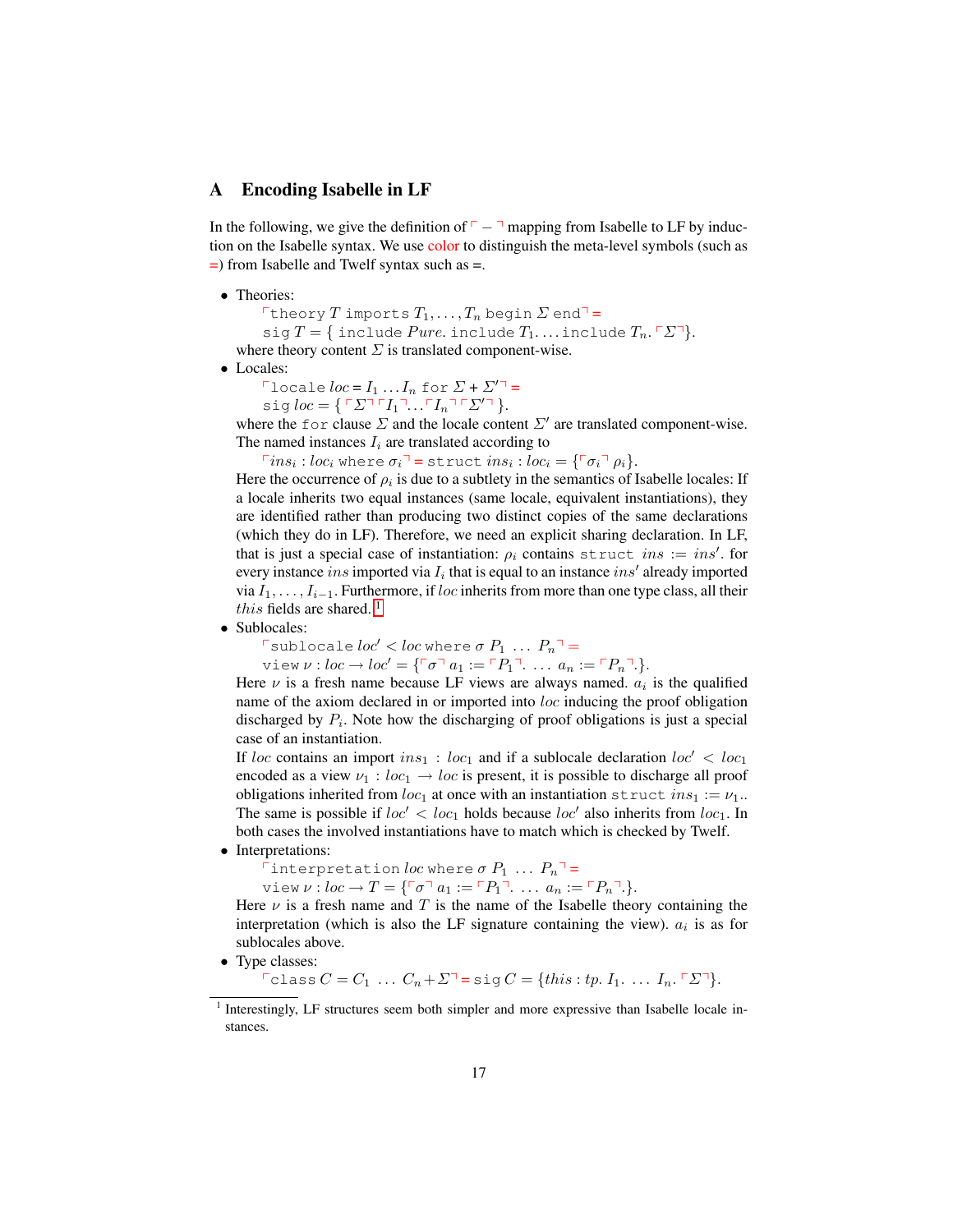where  $I_i$  abbreviates struct  $ins_i : C_i = \{this := this, \rho_i\}$  for some fresh names  $ins_i$ .

 $\Sigma$  is translated component-wise with one exception: All references in  $\Sigma$  to the single permitted type variable  $\alpha :: C$  are translated to this. Note that another this is imported from each superclass  $C_i$ , but they are all shared using the instantiation  $this := this$ .

 $\rho_i$  contains one structure sharing declaration for each type class imported by  $I_i$  that has already been imported by  $I_1, \ldots, I_{i-1}$ . This is exactly the same as for locales above.

• Instantiations: The representation of instantiations requires an auxiliary signature  $\nu$ holding instances of the *n* type variables of the classes  $C_i$ . Then a view  $\nu$  interprets C in terms of these instances.

 $\Gamma$ instantiation  $t :: (C_1, \ldots, C_n)C$  begin  $D_1 \ldots D_m P_1 \ldots P_n$  $end<sup>7</sup>$  $=$  sig  $\nu = \{$ struct  $\alpha_1 : C_1 \dots$  struct  $\alpha_n : C_n$  $\}.$ view  $\nu'$ :  $C \rightarrow \nu = \{this := (t \alpha_1.this ... \alpha_n.this). \sigma\}.$ 

 $\nu$  maps the this field of C to the type that instantiates C – the application of t to its type arguments.  $\sigma$  provides the instantiations for the operations and axioms of C. It is obtained as follows. Each  $D_i$  must be a definition  $c_i$   $def : c_i$   $x_1$  ...  $x_r \equiv t_i$ for a (possibly imported) constant  $c_i$  of C. And each  $P_i$  must be the proof a proof obligation induced by a (possibly imported) axiom of C. Then  $\sigma$  contains (i)  $q_i :=$  $[x_1] \dots [x_r]$   $\ulcorner t_i \urcorner$  for  $i = 1, \dots, m$  where  $q_i$  is the qualified name of  $c_i$  ( $q_i = c_i$  if  $c_i$ is declared in  $C$ ; otherwise,  $q_i$  is obtained by prefixing the structure names chosen when translating the type class C) and (ii)  $a_i := \ulcorner P_i \urcorner$  for  $i = 1, \ldots, n$  where  $a_i$  is the qualified name of the axiom of  $C$  inducing the respective proof obligation.

• Typed constants where  $\alpha_1 :: C_1, \ldots, \alpha_n :: C_n$  are the type variables in  $\tau$ :

$$
\ulcorner c :: \tau \urcorner = c : \{ \alpha_1 : C_1 \} \dots \{ \alpha_n : C_n \} \tminspace tm \thinspace \ulcorner \tau \urcorner.
$$

• Constant definitions where  $\alpha_1 :: C_1, \ldots, \alpha_n :: C_n$  are the type variables in t:

$$
\begin{aligned}\n\Gamma c \_def : f x_1 \dots x_n &\equiv t^\top = \\
c \_def : \{\alpha_1 : C_1\} \dots \{\alpha_n : C_n\} \vdash (f \ \alpha_1 \dots \alpha_n) \ @x_1 \dots @x_n \equiv \ulcorner t^\top.\n\end{aligned}
$$

• Axioms where  $\alpha_1 :: C_1, \ldots, \alpha_n :: C_n$  are the type variables in  $\varphi$ :

$$
\ulcorner a :: \varphi \urcorner = a : \{ \alpha_1 : C_1 \} \dots \{ \alpha_n : C_n \} \vdash \ulcorner \varphi \urcorner.
$$

• Lemmas where  $\alpha_1 :: C_1, \ldots, \alpha_n :: C_n$  are the type variables in  $\varphi$ :

$$
\ulcorner l :: \varphi P \urcorner = l : \{\alpha_1 : C_1\} \dots \{\alpha_n : C_n\} \vdash \ulcorner \varphi \urcorner = [\alpha_1 : C_1] \dots [\alpha_n : C_n] \ulcorner P \urcorner.
$$

• Type declarations (where we include the case  $n = 0$  of base types):

$$
\ulcorner (\alpha_1, \ldots, \alpha_n) \ t \urcorner \quad = \quad t : tp \to \ldots \to tp \to tp.
$$

• Type definitions:

$$
\ulcorner (\alpha_1, \ldots, \alpha_n) \ t = \tau \urcorner \quad = \quad t : tp \to \ldots \to tp \to tp = [\alpha_1 : tp] \ldots [\alpha_n : tp] \ulcorner \tau \urcorner.
$$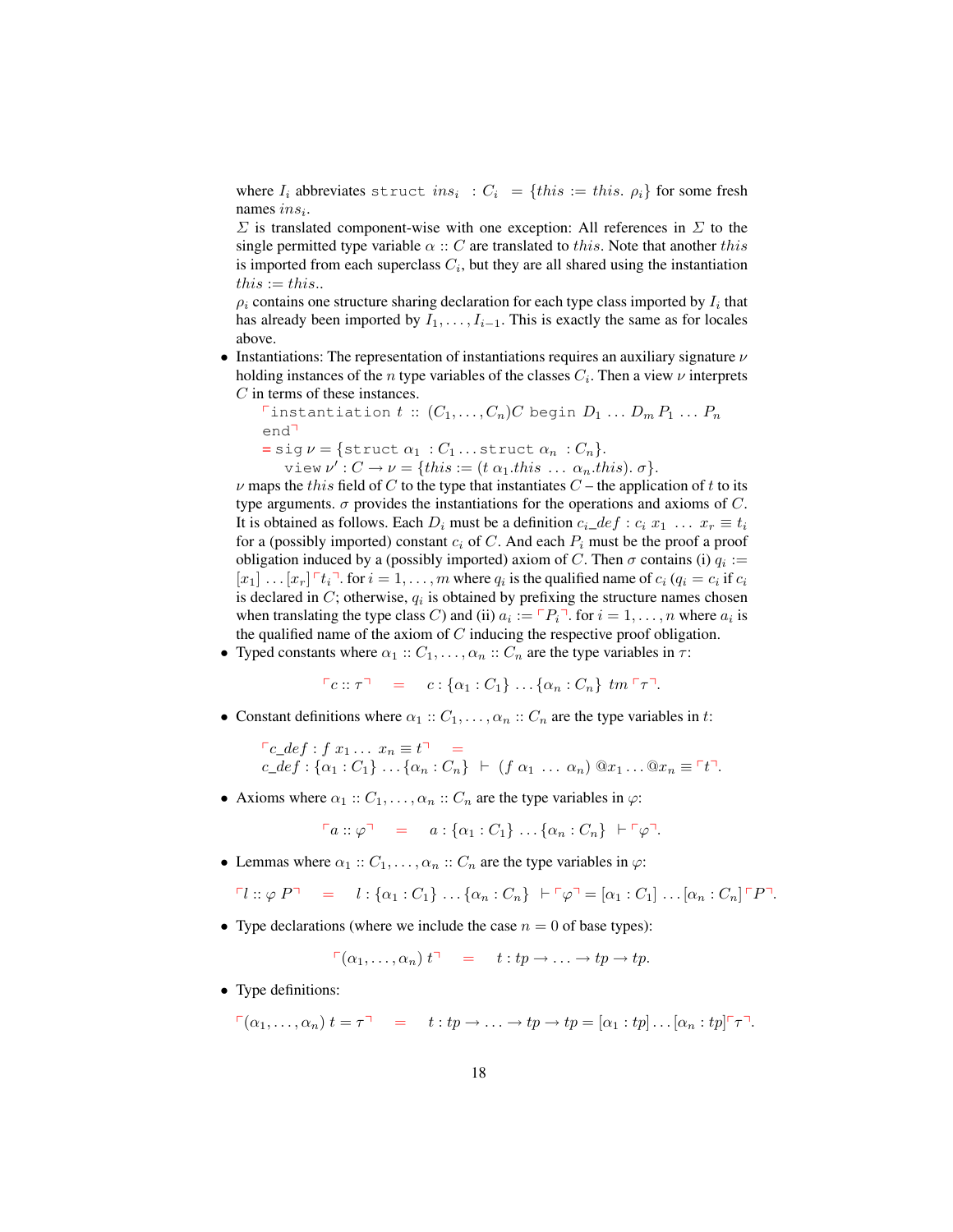• Named instantiations:

$$
\ulcorner c_1 = t_1 \ \ldots \ c_m = t_m \urcorner \quad = \quad c_1 := \ulcorner t_1 \urcorner \ldots \ c_m := \ulcorner t_m \urcorner.
$$

 $\bullet$  Constants. An Isabelle constant  $c$  that is declared in the current theory or locale and is used with inferred type arguments  $\tau_1 :: C_1, \ldots, \tau_n :: C_n$  is represented as an LF application  $T.c \rightharpoonup \tau_1 :: C_1 \rightharpoonup \ldots$ ,  $rightharpoonup \tau_n :: C_n \rightharpoonup$ .

An Isabelle constant  $c$  that is declared in an imported theory  $T$  is represented in the same way except for using  $T.c$  instead of  $c$ .

In a theory or locale, an Isabelle constant  $c$  that is declared in the type class  $C$  and that is used on the inferred type class instance  $\tau :: C$  is translated to the morphism application  $\ulcorner \tau :: C \urcorner (c)$ .

Within a type class  $C$ , an Isabelle constant  $c$  that is imported from another type class is translated to the qualified name arising by prefixing the structure name ins generated in the representation of the class C.

• Type class instances. Given an Isabelle type class instance  $\tau :: C$  in some type variables  $\alpha_1 :: C_1, \ldots, \alpha_n :: C_n$ , we obtain an LF-morphism  $\ulcorner \tau :: C \urcorner$  in structure variables struct  $\alpha$  :  $C_1, \ldots$ , struct  $\alpha_n$  :  $C_n$ .

Firstly, let  $\tau{=}\alpha_i$  be a type variable. If  $C{=}C_i$ , we can put  $\mu{=}\alpha$ . Otherwise,  $C_i$  must be a subclass of C. That means there must be a morphism  $incl = D_1.ins_1 \ldots D_r.ins_r$ from C to  $C_i$  where (i) ins<sub>j</sub> is a type class import from  $D_{j-1}$  to  $D_j$  and (ii)  $D_1$ .ins<sub>1</sub> instantiates C and  $D_r = C_i$ . Thus, we put  $\mu$ =incl  $\alpha$ .

Secondly, let  $\tau = (\omega_1, \dots, \omega_m)t$  be a type operator application (including the case  $n = 0$  for base types). If  $\tau$  has Isabelle type class C, there must be a corresponding type class instantiation  $t: (\Omega_1, \ldots, \Omega_m)D$  (\*) and type class instances  $\omega_i: \Omega_i$  $(**)$ .

Due to (\*), there are an LF signature  $S = \{$ struct  $\beta_1 : D_1 ...$  struct  $\beta_m :$  $D_m$ . and a view v from D to S (see the representation of type class instantiations above). Due to (\*\*), we obtain recursively morphisms  $\mu_i$  from  $\Omega_i$  into the current signature. Then  $\mu_S = {\beta_1 := \mu_1 \ldots \beta_m := \mu_m}$  is a morphism from S into the current signature.

Now if  $C=D$ , we obtain the needed morphism  $\lceil \tau : C \rceil = v \mu_S$  from C to the current signature. Otherwise, D must be a subclass of C, so let  $incl : C \to D$  be obtained as for type variables above; then we obtain  $\lceil \tau : c \rceil = incl v \mu_S$ .

- Proofs are mapped in a straightforward way replacing all invocations of a proof rule  $r$  with  $P$ *ure.r* and all references to definitions, axioms, or theorems are translated as for constants.
- Remaining inner syntax:

$$
\begin{array}{lll}\n\Gamma(\tau_1, \ldots, \tau_n) \ t^{\top} & = & \Gamma t^{\top} \Gamma \tau_1^{\top} \ldots \Gamma \tau_n^{\top} \\
\Gamma \tau \Rightarrow \tau^{\prime \top} & = & \Gamma \tau^{\top} \Rightarrow \Gamma \tau^{\prime \top} \\
\Gamma prop^{\top} & = & prop \\
\Gamma c \ t_1 \ \ldots, \ t_n^{\top} & = & \Gamma c^{\top} @^{\top} t_1^{\top} \ldots @^{\top} t_n^{\top} \\
\Gamma \lambda x_1 :: \tau_1 \ \ldots \ x_n :: \tau_n . t^{\top} & = & \lambda [x_1 : tm \Gamma \tau_1^{\top}] \ldots \lambda [x_n : tm \Gamma \tau_n^{\top}]^{\top} t^{\top} \\
\Gamma \varphi \Longrightarrow \psi^{\top} & = & \Gamma \varphi^{\top} \Longrightarrow \Gamma \psi^{\top} \\
\Gamma \Lambda \lambda x_1 :: \tau_1 \ \ldots \ x_n :: \tau_n . \varphi^{\top} & = & \Lambda [x_1 : tm \Gamma \tau_1^{\top}] \ldots \Lambda [x_n : tm \Gamma \tau_n^{\top}]^{\top} \varphi^{\top} \\
\Gamma t \equiv t^{\prime \top}\n\end{array}
$$